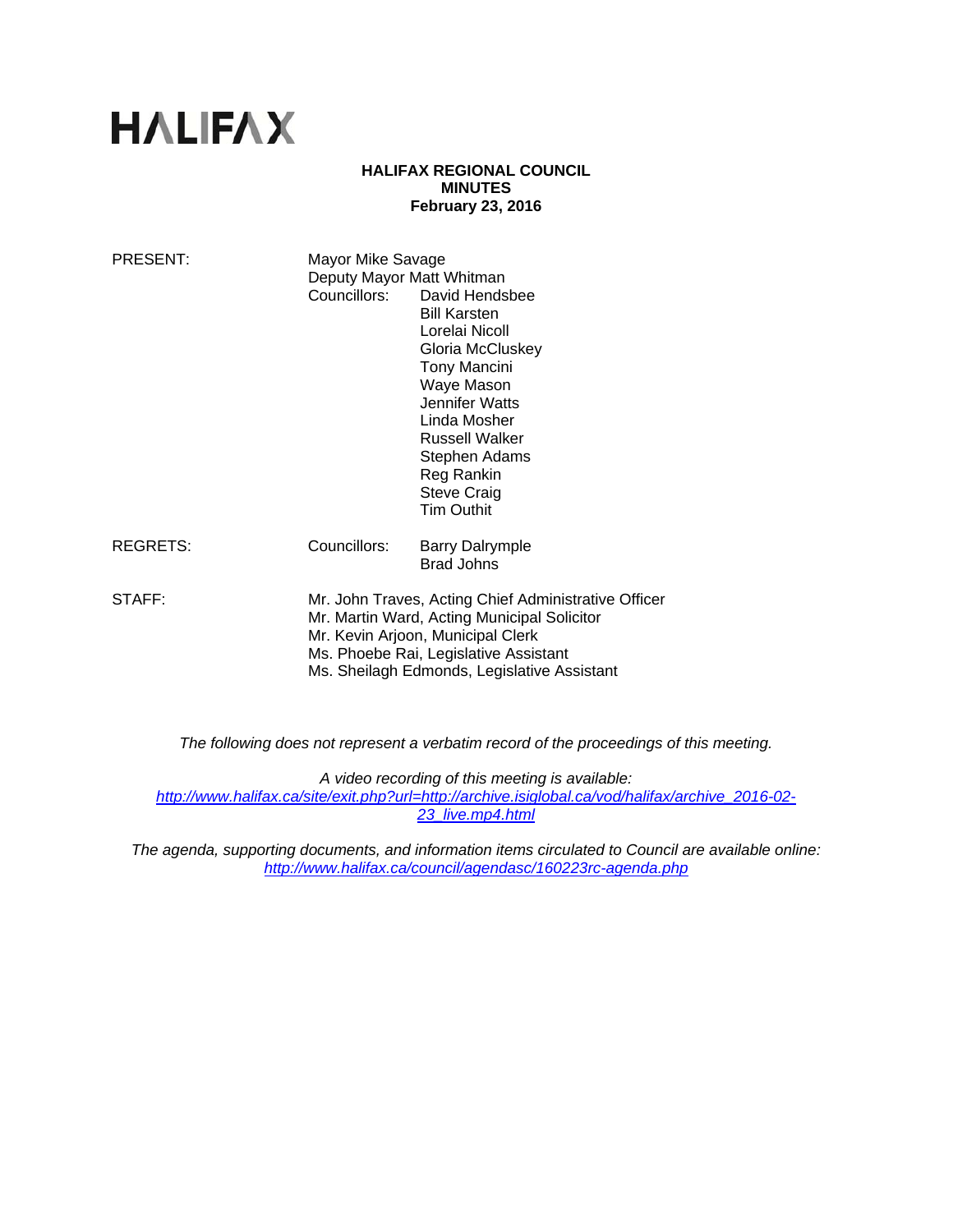*The meeting was called to order at 11:50 a.m., and recessed at 12:04 p.m. Council reconvened in at 1:00 p.m. Council recessed at 3:47 p.m. and reconvened in at 4:00 p.m. Council recessed at 5:10 p.m. and reconvened in at 6:00 p.m. Council moved into an In Camera (In Private) session at 9:09 p.m. and reconvened at 9:27 p.m. Council adjourned at 9:33 p.m.*

# **1. CALL TO ORDER**

The Mayor called the meeting to order at 11:50 a.m. and Council stood for a moment of reflection.

# **2. SPECIAL COMMUNITY ANNOUNCEMENTS & ACKNOWLEDGEMENTS**

Councillors noted a number of special community announcements and acknowledgements.

# **3. APPROVAL OF MINUTES – NONE**

# **4. APPROVAL OF THE ORDER OF BUSINESS AND APPROVAL OF ADDITIONS AND DELETIONS**

Additions:

- 17.1 Ratification of Motion from Committee of the Whole Proposed Administrative Order 2015-004-OP Respecting Traffic Calming
- 16.2.1 2016 Volunteer Award Recipients *Private and Confidential Report*

Private and Confidential Information Items

- 1. Private and Confidential In Camera (In Private) Information Report re: Legal Advice Transition Allowance
- 2. Private and Confidential In Camera (In Private) Information Report re: Personnel Matter – CAO Recruitment

Council agreed to receive the presentation from the Halifax Regional Water Commission, agenda item 12.3, at 2:00 p.m.

MOVED by Councillor Rankin, seconded by Deputy Mayor Whitman

## **THAT the agenda be approved as amended.**

Two-third majority vote required.

## **MOTION PUT AND PASSED.**

- **5. BUSINESS ARISING OUT OF THE MINUTES NONE**
- **6. CALL FOR DECLARATION OF CONFLICT OF INTERESTS NONE**
- **7. MOTIONS OF RECONSIDERATION NONE**
- **8. MOTIONS OF RESCISSION NONE**

Council recessed at 12:04 p.m. and reconvened at 1:00 p.m.

- **9. CONSIDERATION OF DEFERRED BUSINESS February 16, 2016 & July 21, 2015**
- **9.1 COMMUNITY PLANNING AND ECONOMIC DEVELOPMENT STANDING COMMITTEE February 16, 2016**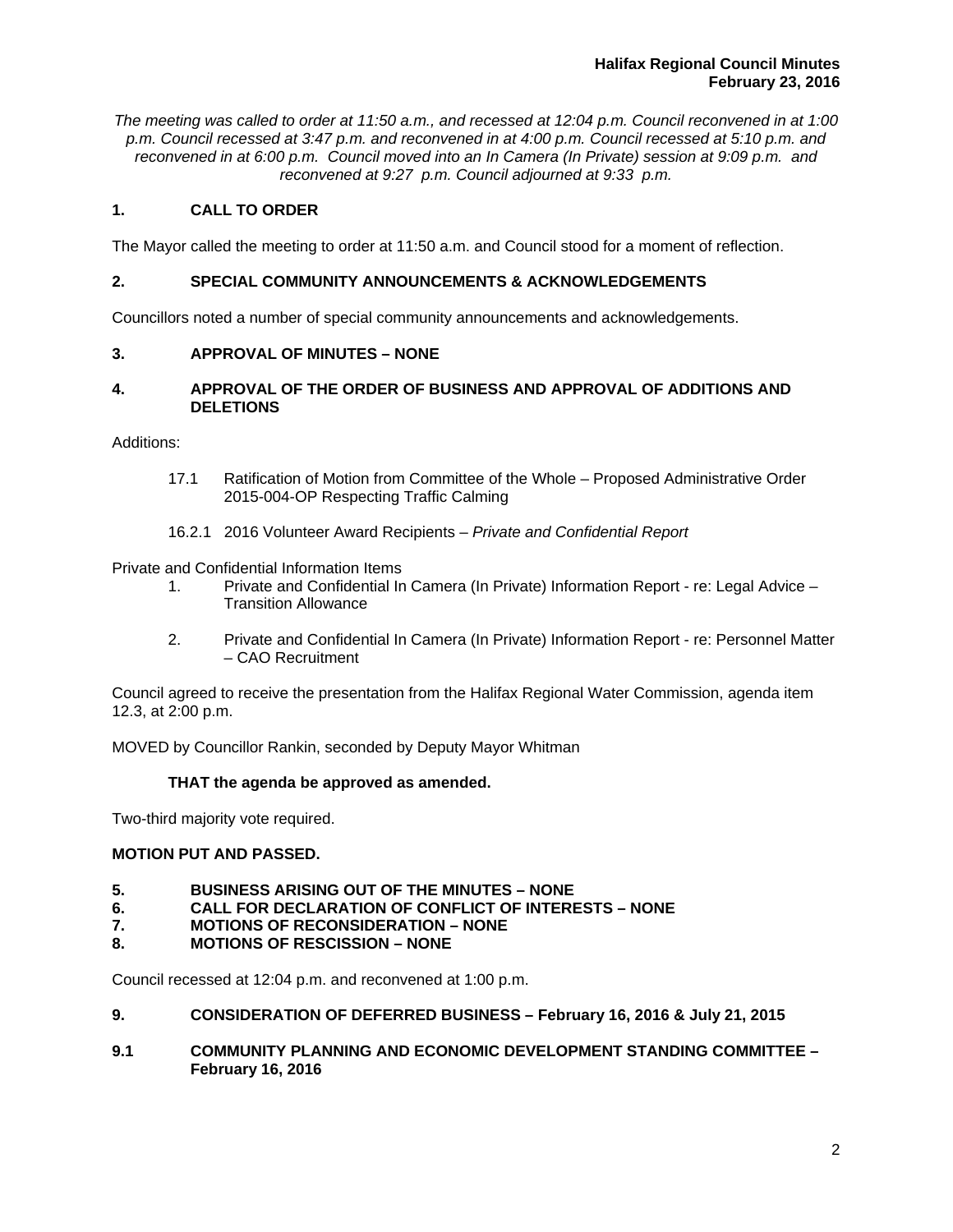# **9.1.1 Planning and Development – Public Consultation Renewed**

The following was before Council:

- A recommendation report dated February 4, 2016 submitted by the Chair of the Community Planning and Economic Development Standing Committee, with attached staff report dated January 6, 2016
- A staff presentation dated February 23, 2016

MOVED by Councillor McCluskey, seconded by Councillor Karsten

**THAT Halifax Regional Council waive the rules of order to permit Committee of the Whole speaking rules.** 

# **MOTION PUT AND PASSED.**

MOVED by Councillor Mason, seconded by Councillor Nicoll

**THAT Halifax Regional Council** 

- **1. Direct staff to develop a new Administrative Order, which would outline required and optional engagement activities for planning applications, policy amendments, and new policy development undertaken by the Planning & Development business unit and return to the Community Planning and Economic Development Standing Committee when this work is complete;**
- **2. Direct staff to investigate opportunities to implement new engagement tools as well as modernized existing tools on a go-forward basis in an effort to modernize the planning process;**
- **3. Initiate the process to consider amending the Regional Municipal Planning Strategy so as to require consistency in public consultation requirement / standards throughout all Municipal Planning Strategies and Secondary Municipal Planning Strategies; and**
- **4. Direct staff to return to the Community Planning and Economic Development Standing Committee on a yearly basis with the purpose of reporting on engagement activities performed in that year, and recommended improvements to the process.**

Council determined to receive a staff presentation on the matter.

Mr. Carl Purvis, Acting Supervisor, Community Planning delivered a presentation regarding public consultation. Mr. Purvis provided an overview of current practice and requirements under the *Halifax Regional Municipal Charter*. He outlined the benefits of the proposed process and how activities would be reported to Regional Council.

MOVED by Councillor McCluskey, seconded by Councillor Hendsbee

## **THAT the motion be amended such that references to the matter returning to the Community Planning and Economic Development Standing Committee are replaced with Regional Council.**

Mr. Martin Ward, Acting Director, Legal Services advised that Schedule 3 of Administrative Order One delegates this matter to the Community Planning and Economic Development Standing Committee, so the amendment would require a two-thirds majority in order to pass.

Two-third majority vote required.

**MOTION TO AMEND PUT AND PASSED.** (10 in favour, 5 against)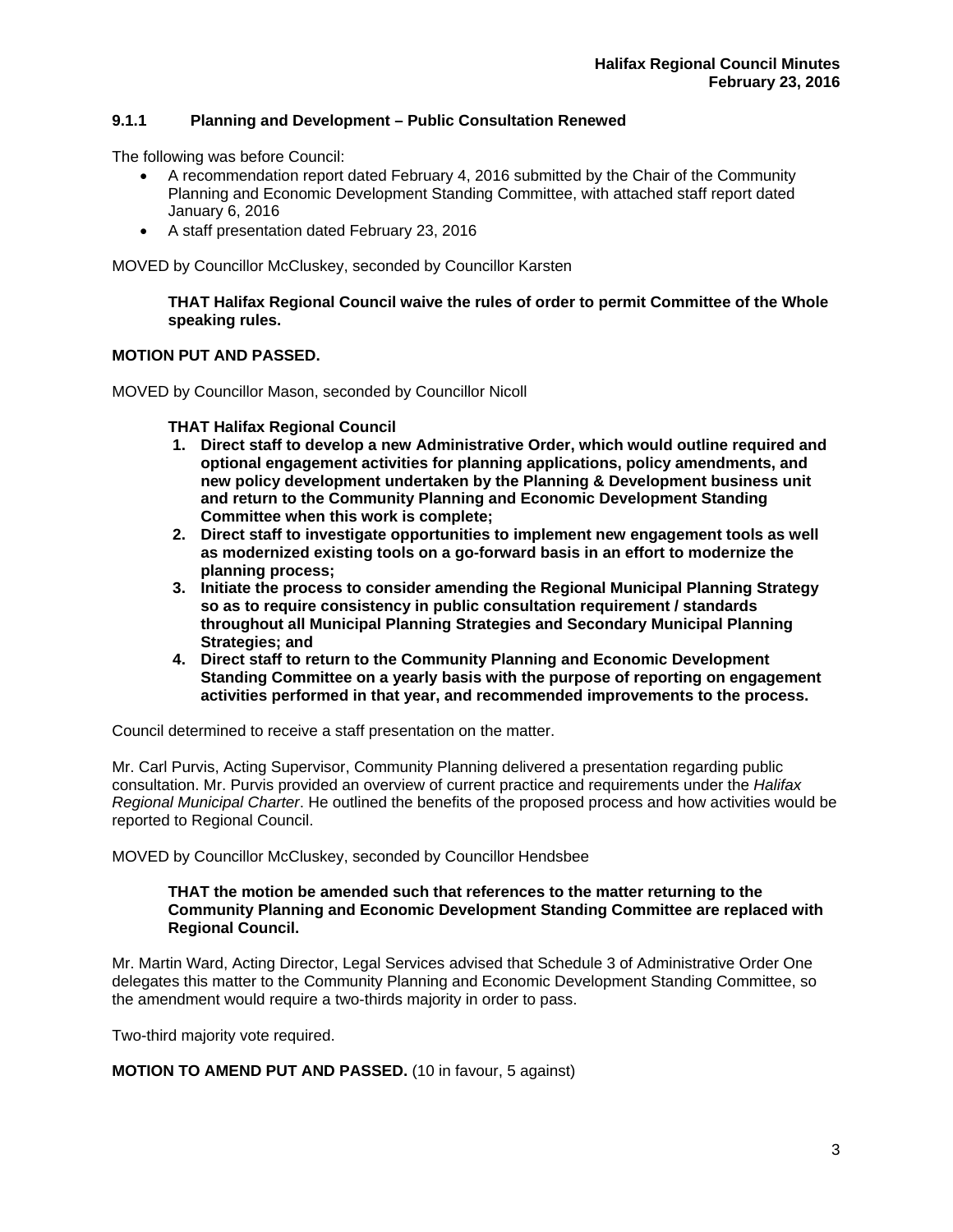In favour: Deputy Mayor Whitman, Councillors Hendsbee, Karsten, Nicoll, McCluskey, Mosher, Walker, Adams, Craig and Outhit.

Against: Mayor Savage, Councillors Mancini, Mason, Watts, and Rankin.

Not present: Councillors Dalrymple and Johns.

A discussion ensued with Mr. Purvis responding to questions of clarification. Councillors presented the following questions, comments and suggestions to be considered by staff:

- Would the area Councillor have input on which engagement tools are chosen?
- Expand the amount of notice provided before matters come to Regional Council;
- Maintain face-to-face Public Information Meetings as a key engagement piece;
- Members of rural communities may have limited access to internet-based engagement tools;
- Consider how the information from Public Information Meetings is captured via minutes and recordings;
- Provide clarity to residents on quasi-judicial processes; and
- Ensure Public Hearings are held within the affected community.

The question was called on the amended motion as follows:

## **THAT Halifax Regional Council**

- **1. Direct staff to develop a new Administrative Order, which would outline required and optional engagement activities for planning applications, policy amendments, and new policy development undertaken by the Planning & Development business unit and return to Regional Council when this work is complete;**
- **2. Direct staff to investigate opportunities to implement new engagement tools as well as modernized existing tools on a go-forward basis in an effort to modernize the planning process;**
- **3. Initiate the process to consider amending the Regional Municipal Planning Strategy so as to require consistency in public consultation requirement / standards throughout all Municipal Planning Strategies and Secondary Municipal Planning Strategies; and**
- **4. Direct staff to return to Regional Council on a yearly basis with the purpose of reporting on engagement activities performed in that year, and recommended improvements to the process.**

## **AMENDED MOTION PUT AND PASSED UNANIMOUSLY.**

Not present: Councillors Dalrymple and Johns.

Council agreed to consider agenda item 9.2.2 at this time.

## **9.2.2 First Reading, Proposed By-law T-1001, Amendments to By-law T-1000, Respecting Taxis, Accessible Taxis and Limousines and Administrative Order 39, Respecting Taxis & Limousines Regulation**

The following was before Council:

- A recommendation report dated January 22, 2016 submitted by the Chair of the Transportation Standing Committee, with attached staff supplementary report dated December 22, 2015
- Correspondence dated February 22, 2016 from Pat Gates, Nancy Beaton, Gerry Post, Steve Estey, Warren Reed, and Paul Vienneau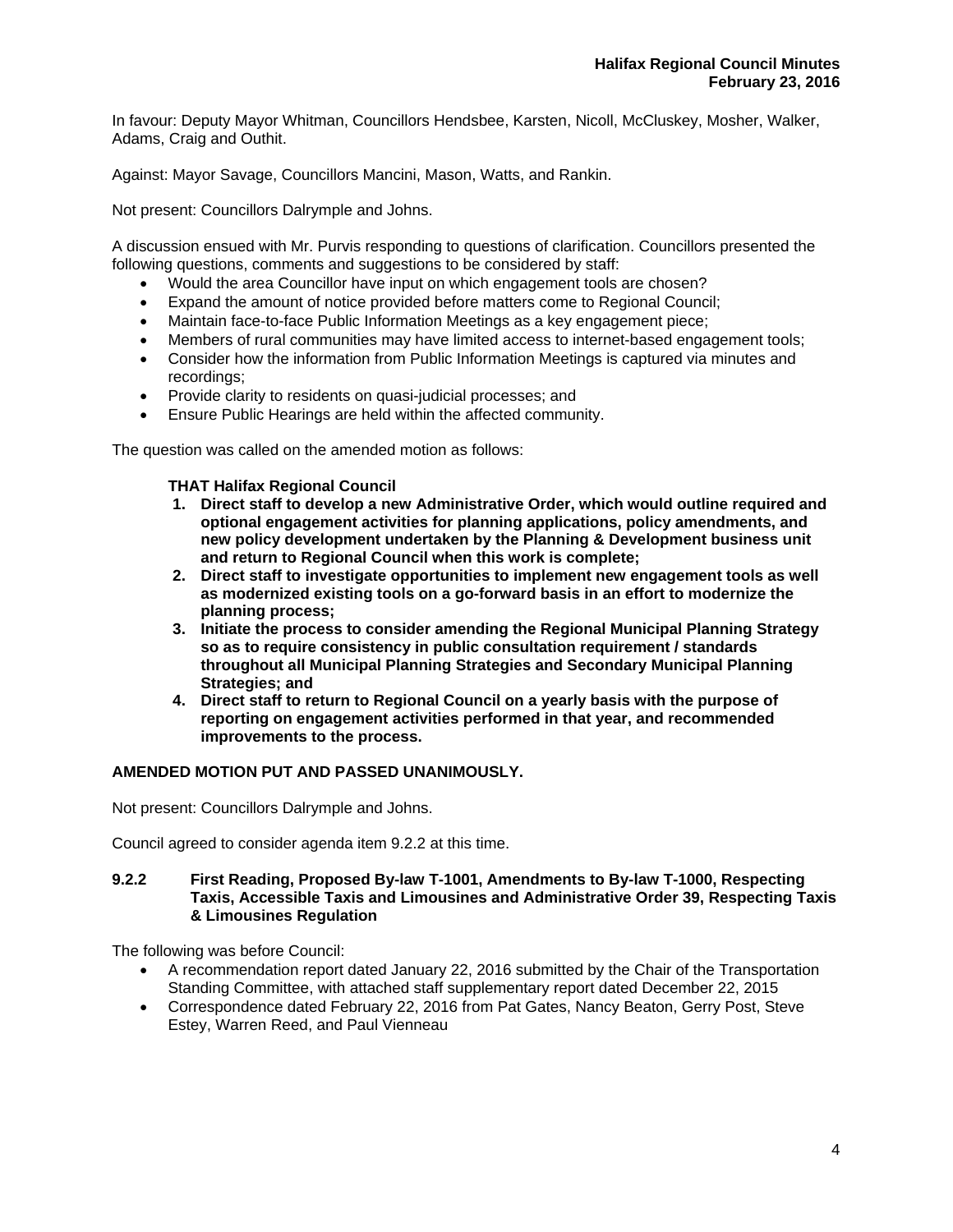MOVED by Councillor Craig, seconded by Deputy Mayor Whitman

**THAT First Reading of proposed By-Law T-1001 be deferred until the report requested by the Transportation Standing Committee on June 25, 2015 regarding accessible taxi service is dealt with.** 

## **MOTION PUT AND PASSED.** (11 in favour, 4 against)

In favour: Mayor Savage, Deputy Mayor Whitman, Councillors: Hendsbee, Karsten, Nicoll, McCluskey, Mancini, Mason, Watts, Craig and Outhit.

Against: Councillors: Mosher, Walker, Adams, and Rankin.

Not present: Councillors Dalrymple and Johns.

Council agreed to consider agenda item 14.1.4 at this time.

# **14.1.4 Leaf Collection Program**

The following was before Council:

A staff recommendation report dated January 29, 2016

MOVED by Councillor Mosher, seconded by Deputy Mayor Whitman

# **THAT consideration of this matter be deferred to the March 8, 2016 meeting of Regional Council.**

## **MOTION PUT AND PASSED UNANIMOUSLY.**

Not present: Councillors Dalrymple and Johns.

Councillor Mosher left the meeting at 2:00 p.m.

Council then proceeded to receive the presentation for agenda item 12.3.1 as determined during the setting of the order of business.

## **12.3.1 Halifax Water 2016/17 Business Plan**

The following was before Council:

- A staff information report dated February 12, 2016
- Halifax Regional Water Commission presentation dated February 23, 2016

Mr. Carl Yates, General Manager, Halifax Water delivered a presentation regarding the Halifax Regional Water Commission 2016/2017 Business Plan. He outlined upcoming major capital water, wastewater, storm water, and corporate projects. Mr. Yates indicated that the largest capital project over the next two years will be the Aerotech Wastewater Treatment Facility Upgrade and Expansion program. He provided an update of infrastructure funding provided by the provincial and federal governments and advised that staff are developing an additional priority list for infrastructure funding to be brought to Council.

Mr. Yates and colleagues Ms. Cathie O'Toole, Director, Corporate Services and Mr. Jamie Hannam, Director, Engineering and Information Services responded to questions of clarification from Council, noting the following:

 The growth driver of the capital budget program funded by development charges is predominantly referring to growth from the bigger infrastructure projects including treatment plants, transmission mains, and trunk sewers;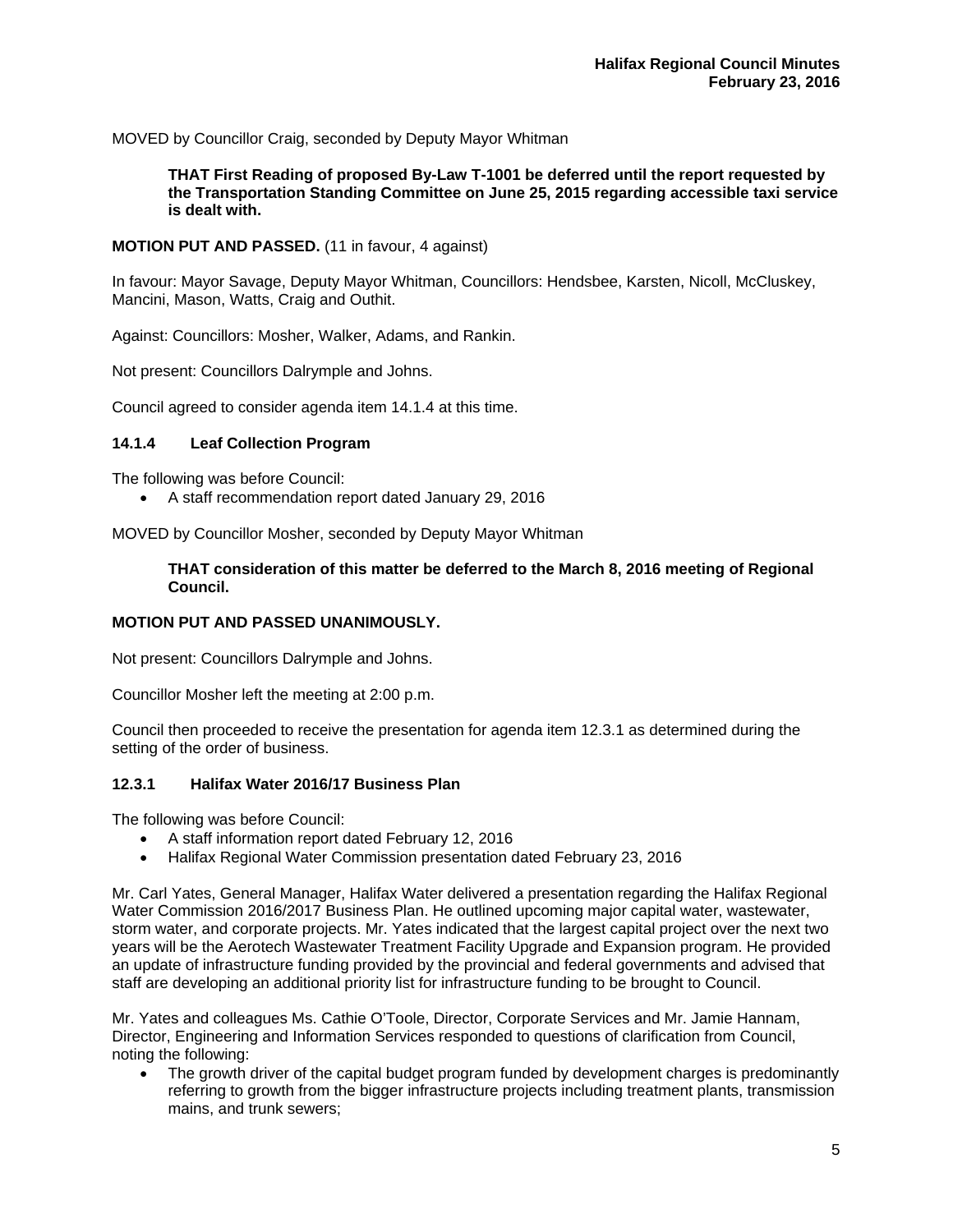- Capital investment will gradually and steadily increase over time toward a sustainable level. This year there is a spike due to federal and provincial infrastructure funding for the Aerotech program. The trend is between 70 and 80 percent of a sustainable level, with continual progress. Sustainability is not expected to be achieved within the current five year business plan;
- To achieve sustainability, investment should equal the natural decay of the system;
- There is currently a feasibility project underway regarding the possibility of district energy at the Cogswell interchange;
- Trenchless technology has enabled Halifax Water to clean water and sewer mains and reline the system at significantly less cost and disruption to the neighbourhood;
- The AMI/AMR Meter System Upgrade program will provide the customer with more information regarding their water consumption;
- There is a Customer Care Centre initiative underway, which when completed will provide a central access point to customers for all Halifax Water services;
- Adjustments will be made to improve fairness in the billing system, and an application to the Nova Scotia Utility and Review Board for a rate adjustment is anticipated;
- Halifax Water is awaiting additional details regarding provincial and federal programs outside the Building Canada fund, and will bring forward priorities for Council's consideration based on pressing infrastructure needs as outlined in the five year business plan; and
- Public fire protection revenue is now at a stable level:

The Mayor thanked Halifax Water staff for the presentation, highlighting the utility's significant achievements and improved coordination.

Council recessed at 3:47 p.m. and reconvened at 4:00 p.m.

## **9.1.2 Recommended Legislative Authority to Suspend Potential Development in the Barrington South (Old South Suburb) while Establishing a Heritage Conservation District**

The following was before Council:

 A recommendation report dated February 3, 2016 submitted by the Chair of the Community Planning and Economic Development Standing Committee, with attached staff report dated September 20, 2015

## MOVED by Councillor Mason, seconded by Councillor Watts

**THAT Halifax Regional Council request the Province to amend the Heritage Property Act and Heritage Conservation Districts regulations, where appropriate, to authorize the Council to adopt a by-law that would suspend specific types of developments, for a period not exceeding one (1) year, within the boundaries of an area that Council has identified as part of a background study to establish a Heritage Conservation District. The by-law shall identify and restrict inappropriate development activity for the period in which it is in effect. Another by-law, under this provision, cannot be established, in an area which was previously subject to by-law, for a period of three years once the by-law ceases to be in effect.** 

Councillor Mason clarified that the proposed by-law would suspend specific types of developments for up to one year as a part of the process to establish new heritage conservation districts on a go-forward basis, not specifically in relation to Barrington South.

Responding to questions of clarification, Mr. Seamus McGreal, Heritage Planner advised that the proposed by-law would specify the types of development to be restricted in order to give time for development of a Heritage Conservation District Plan. He indicated that enabling provincial legislation would be required in order to provide the legislative authority to enact such a by-law.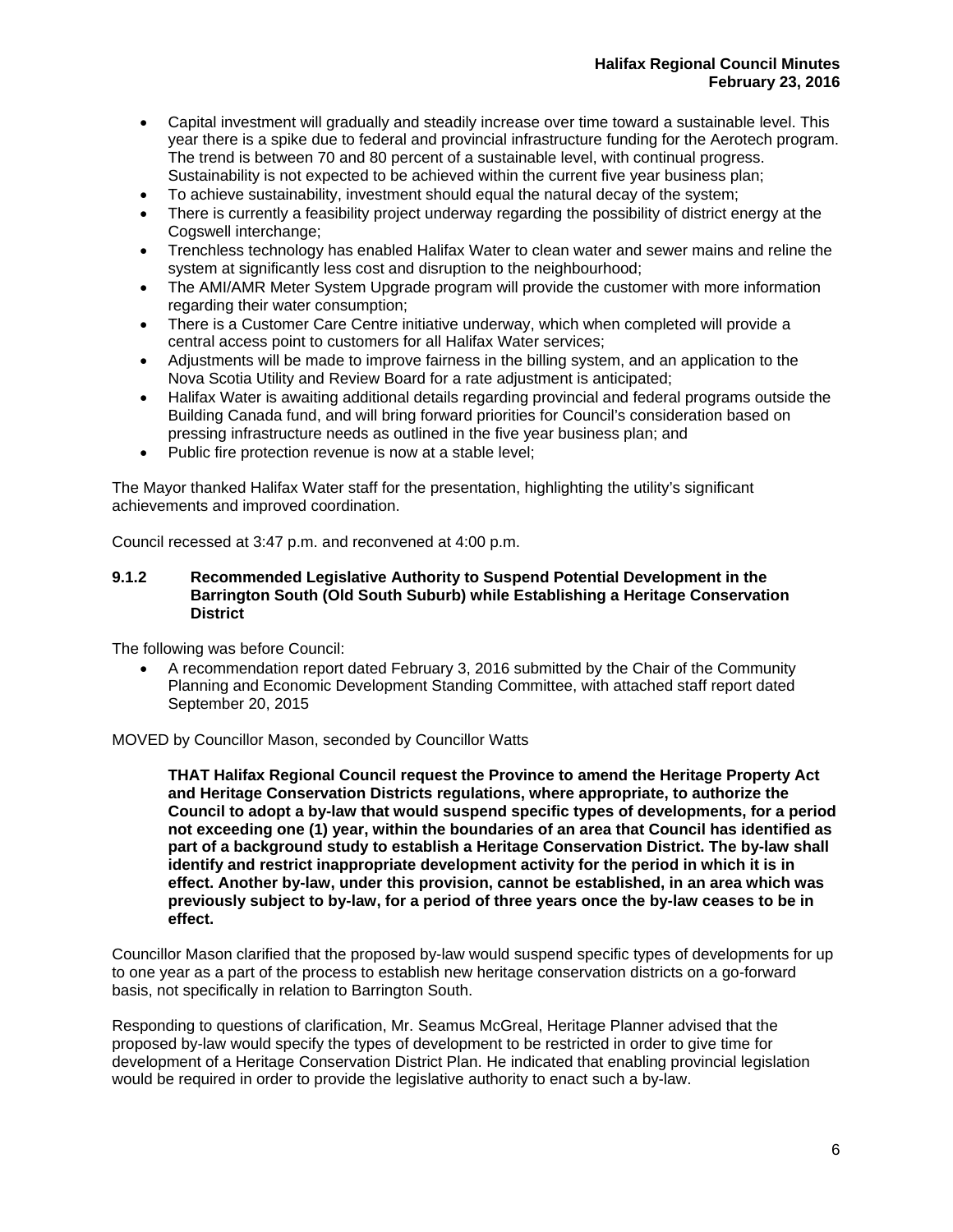# **MOTION PUT AND PASSED.** (12 in favour, 2 against)

In favour: Mayor Savage, Councillors: Hendsbee, Karsten, Nicoll, McCluskey, Mancini, Mason, Watts, Adams, Rankin, Craig and Outhit.

Against: Deputy Mayor Whitman and Councillor Walker.

Not present: Councillors Dalrymple, Mosher, and Johns.

# **9.2 TRANSPORTATION STANDING COMMITTEE – February 16, 2016**

## **9.2.1 Public Boat Launch – Dartmouth Shoreline**

The following was before Council:

- A recommendation report dated January 26, 2016 submitted by the Chair of the Transportation Standing Committee, with attached recommendation report dated January 11, 2016 from the Chair of the Harbour East Marine Drive Community Council, with attached staff report dated November 2, 2015
- Correspondence dated February 23, 2016 from Dusan Soudek

MOVED by Councillor McCluskey, seconded by Deputy Mayor Whitman

## **THAT Halifax Regional Council direct staff to incorporate public boat launch opportunities into planning considerations of future private or public land developments along the Dartmouth ocean shore.**

A friendly amendment was subsequently moved by Councillor McCluskey as follows:

## **THAT the motion be amended to replace the phrase "Dartmouth ocean shore" with "Dartmouth/Halifax Waterfront."**

The motion now reads:

**THAT Halifax Regional Council direct staff to incorporate public boat launch opportunities into planning considerations of future private or public land developments along the Dartmouth/Halifax Waterfront.** 

## **AMENDED MOTION PUT AND PASSED UNANIMOUSLY.**

Not present: Councillors Dalrymple, Mosher, Rankin, and Johns.

## **9.2.2 First Reading, Proposed By-law T-1001, Amendments to By-law T-1000, Respecting Taxis, Accessible Taxis and Limousines and Administrative Order 39, Respecting Taxis & Limousines Regulation**

This matter was dealt with earlier in the meeting, see pages 4-5 for details.

## **9.2.3 Vending By-law Types of Goods and Permit Fee Structure**

The following was before Council:

 A recommendation report dated January 25, 2016 submitted by the Chair of the Transportation Standing Committee, with attached staff report dated November 26, 2015

MOVED by Councillor Outhit, seconded by Deputy Mayor Whitman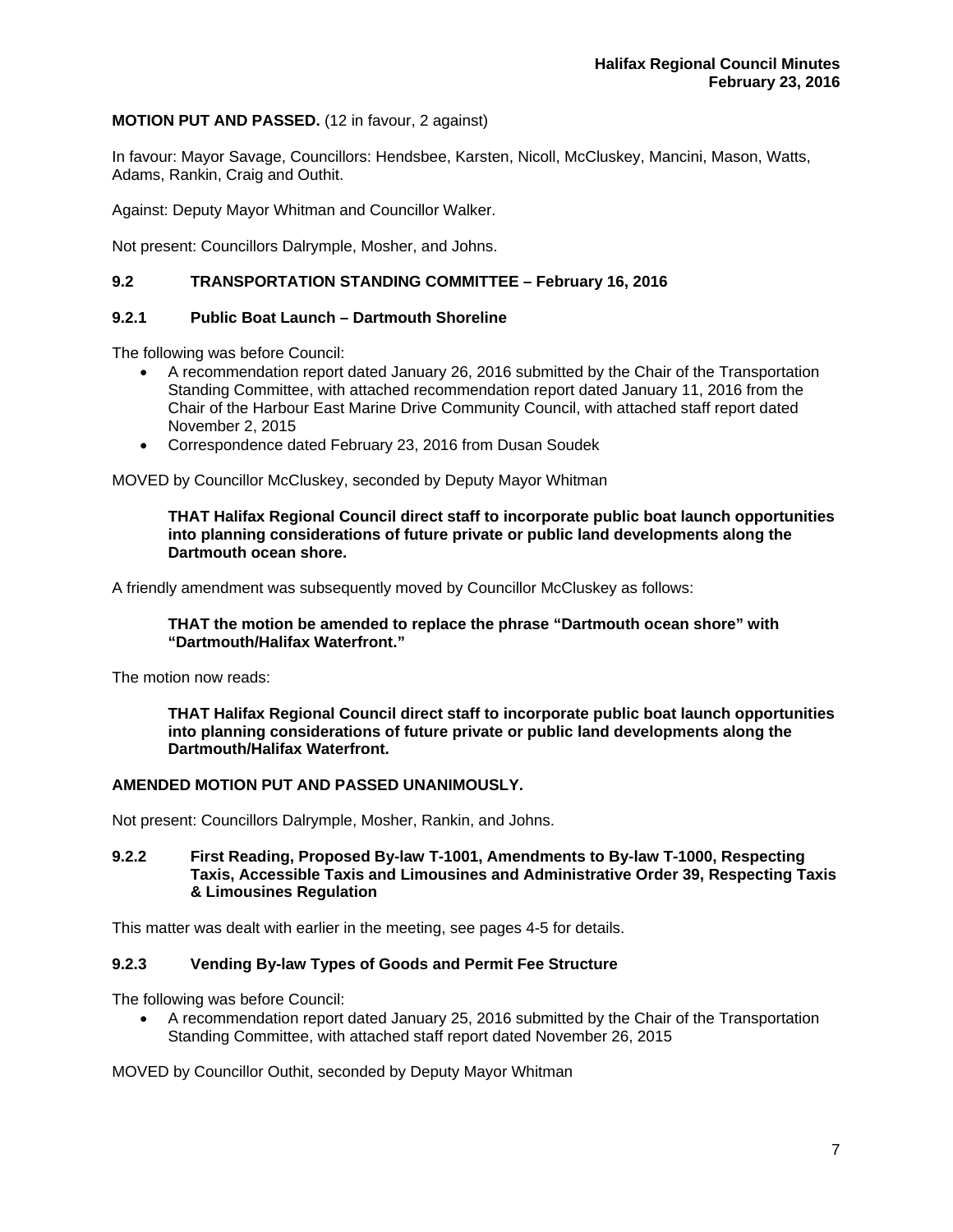**THAT Halifax Regional Council direct that no amendments be made to the By-Law C-501 Respecting Vending on Municipal Lands as it pertains to the types of goods that may be sold on municipal lands; and that no amendments be made to Administrative Order 15 Respecting License, Permit And Processing Fees as it pertains to the license fee structure.**

# **MOTION PUT AND PASSED.** (13 in favour, 1 against)

In favour: Mayor Savage, Deputy Mayor Whitman, Councillors: Karsten, Nicoll, McCluskey, Mancini, Mason, Watts, Walker, Adams, Rankin, Craig and Outhit.

Against: Councillor Hendsbee.

Not present: Councillors Dalrymple, Mosher and Johns.

## **9.3 HALIFAX AND WEST COMMUNITY COUNCIL – July 21, 2015**

## **9.3.1 Case 18120 - Municipal Planning Strategy and Land Use By-Law Amendments for 348 Purcell's Cove Road, Halifax**

The following was before Council:

- A recommendation report dated June 29, 2015 submitted by the Chair of the Halifax and West Community Council, with attached staff report dated June 9, 2015
- A supplementary information report dated February 1, 2016

Mr. John Traves, Acting Chief Administrative Officer left the meeting at 4:30 p.m. and Mr. Mike Labrecque, Deputy Chief Administrative Officer took his seat.

MOVED by Councillor Adams, seconded by Deputy Mayor Whitman

## **THAT Halifax Regional Council refuse the request to amend the Halifax Municipal Planning Strategy (MPS) and Halifax Mainland Land Use By-law (LUB) to permit existing buildings and land uses (single unit dwelling, office of a professional person and accessory buildings) at 348 Purcell's Cove Road, Halifax.**

Councillor Adams provided commentary with respect to the history of the matter, outlining a related court decision and noting that the court did not order demolition of the property. Councillor Adams spoke in favour of defeating the motion and proceeding to consider MPS and LUB amendments that would allow the dwelling to remain and convert the office to a second dwelling.

Mr. Joshua Judah, Senior Solicitor provided further detail on the court proceedings, informing Council that there was a guilty plea entered to avoid a trial, leading to a guilty verdict and associated fine. He commented that there was no compliance order issued at that stage to bring the land into compliance because there was a clear understanding that the property owner would engage in some type of planning process to attempt to establish a legal basis for the building.

Ms. Kelly Denty, Manager, Development Approvals and Mr. Paul Sampson, Planner responded to questions of clarification from Council.

Mr. Sampson responded to a question regarding the walkway parcel owned by HRM noting that the portion on the property in question is in place and has been well maintained; however, the rest of the walkway has not been developed. Mr. Sampson indicated that staff do not have information regarding possible building code issues, and advised that if Council approves MPS amendments there would be an investigation to ensure compliance through the permitting process.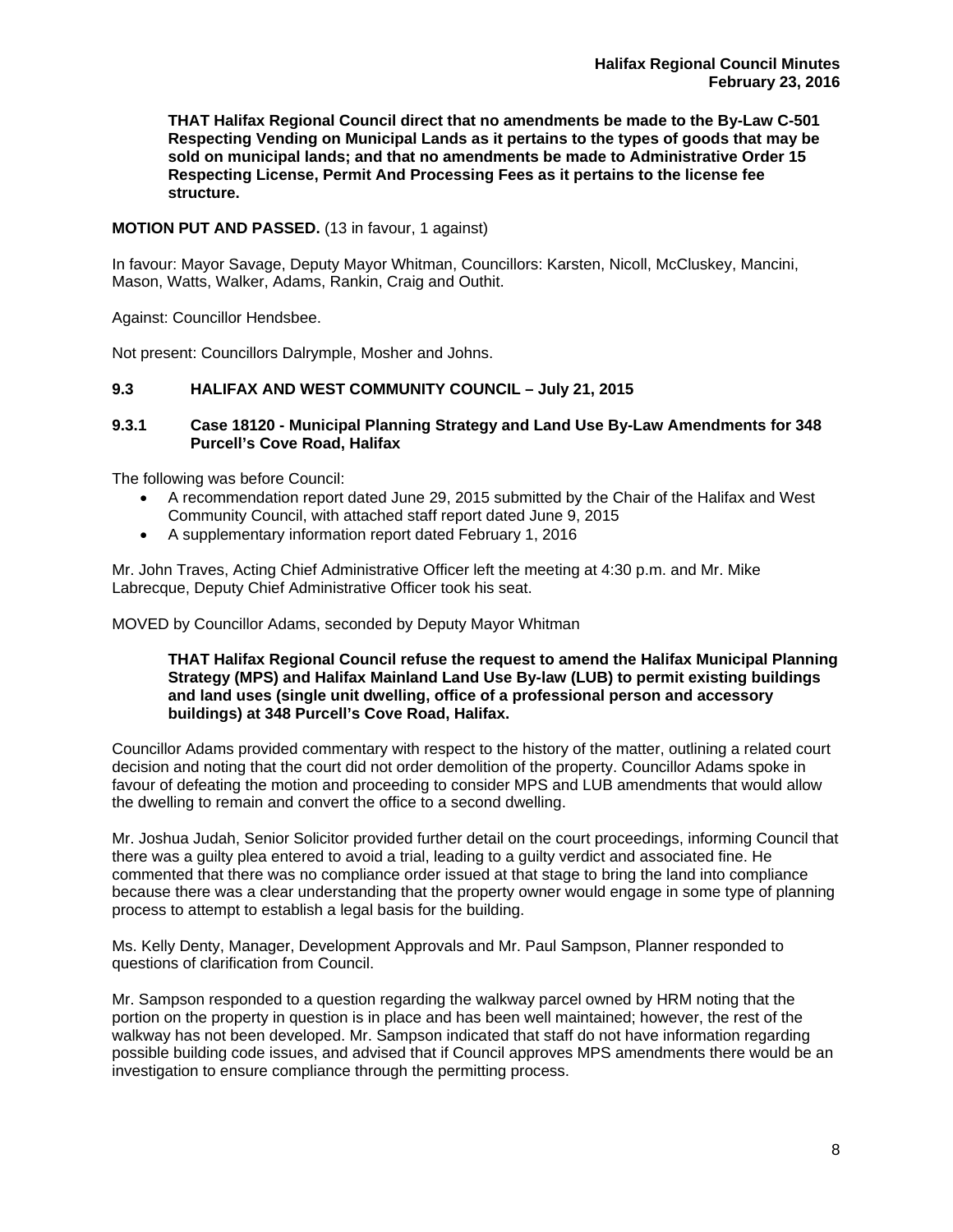Ms. Denty responded to a question regarding the process, advising that if the motion to refuse the request to amend the MPS and LUB is approved, the compliance issue would proceed forward. She indicated that in that case, one option available to the property owner would be to apply for different amendments.

A discussion ensued regarding the implications of the motion on the floor with respect to possible demolition of the buildings on the property. Council agreed to resume discussion of the matter later in the meeting.

Council recessed at 5:10 p.m.

The meeting reconvened at 6:00 p.m. Councillors Dalrymple, Mosher, and Johns were not present.

# **11. PUBLIC HEARINGS**

**11.1 Case 20150 – Amendment to the River-lakes Secondary Plan under the Planning Districts 14 and 17 Municipal Planning Strategy (MPS) to allow the use of a wider range of techniques to reduce phosphorus emission** 

The following was before Council:

- $\bullet$  A report from North West Community Council dated January 12, 2016 with attached staff recommendation report dated December 11, 2015
- A staff presentation on the river-lakes net phosphorus policy amendment
- A draft minute extract from Regional Council January 26, 2016
- Correspondence from S.M. Mandaville, Soil & Water Conservation Society of Metro Halifax

Ms. Maureen Ryan, Senior Planner provided the staff presentation on a proposed amendment to the River-lakes Secondary Plan under the Planning Districts 14 and 17 Municipal Planning Strategy to allow the use of a wider range of techniques to reduce phosphorus emissions. She advised that that the intent of the policy is to protect the Shubenacadie Lakes from further deterioration by controlling the amount of phosphorus emitted into the receiving waters from large scale development. She noted further that consultants have advised that it will not be possible to achieve a net phosphorus abatement through natural treatment alone, therefore there is a need to allow a variety of mechanisms such as advance stormwater treatment, setbacks from lakes, sedimentation and erosion controls as well as density controls.

Ms. Ryan responded to questions of clarification.

In response to a question of whether the policy has been in place for other lakes, Ms. Ryan explained that there are a number of policies in place where staff place limits on phosphorus emissions and try to achieve trophic status, but nothing to this extent. She further added that staff consider this a pilot project and will try to assess its efficacy for achieving a no net increase. She also noted that this approach is one of the approaches recommended under the watershed studies.

Mayor Savage indicated that, with Regional Council being the initiator of this process there is no applicant to come forward. He reviewed the rules of procedure and opened the public hearing.

The Mayor called three times for any speakers; there being none, it was

MOVED by Councillor McCluskey, seconded by Councillor Karsten

**That the public hearing close.** 

 **MOTION PUT AND PASSED.**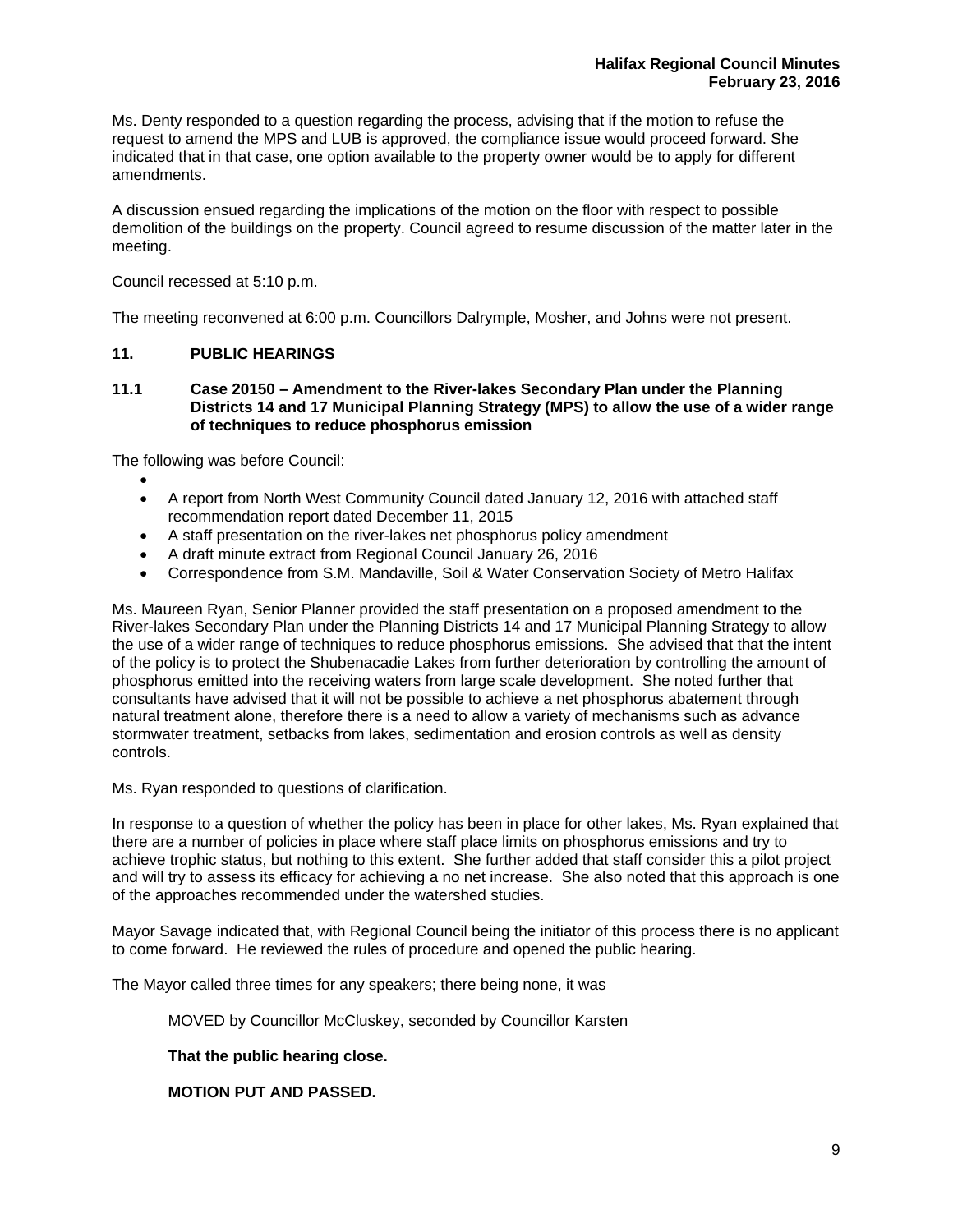MOVED by Councillor Craig, seconded by Councillor Outhit

# **THAT Halifax Regional Council approve the proposed amendments to the River-Lakes Secondary Plan under Planning Districts 14 and 17 Municipal Planning Strategy (MPS) as set out in Attachment A of the staff report dated December 11, 2015.**

Councillor Walker expressed concern that his interpretation of the staff report is that the run-off has to be treated before it leaves the property. He noted that Halifax Water has indicated it wanted run-off remedied before it leaves the property, therefore, this will put the cost back on the homeowner. He questioned what the remedy will cost before it gets to the system.

In response, Ms. Ryan explained that advanced stormwater devices could be placed on the common property that would be servicing the proposed development. She added that she did not know what the cost of a stormwater retention pond and treatment would be, and it would be something she would have to respond back to Council.

# **MOTION PUT AND PASSED UNANIMOUSLY.**

Not present: Councillors Dalrymple, Mosher, and Johns

Council then returned to item 9.3.1. Mr. Mike Labrecque, Deputy CAO was in the CAO's seat.

## **9.3.1 Case 18120 - Municipal Planning Strategy and Land Use By-Law Amendments for 348 Purcell's Cove Road, Halifax**

The following motion was on the floor:

MOVED by Councillor Adams, seconded by Deputy Mayor Whitman

## **THAT Halifax Regional Council refuse the request to amend the Halifax Municipal Planning Strategy (MPS) and Halifax Mainland Land Use By-law (LUB) to permit existing buildings and land uses (single unit dwelling, office of a professional person and accessory buildings) at 348 Purcell's Cove Road, Halifax**

Mayor Savage advised that in Council's previous discussion there was confusion around what an affirmative vote would mean, therefore, the Acting Municipal Solicitor would provide clarification.

Mr. Ward, Acting Municipal Solicitor explained that if Council approves the motion, the effect of this will be to refuse the owner's application and the situation will remain the same, i.e. there will be an illegal use of the building and the land. The effect of this for the Municipality is that the Municipality can look at enforcement action, either prosecution or an application to the court for an order to tear down the building. He noted that these are discretionary enforcement actions. For the property owner, the effect of the decision is the option of bringing the uses in compliance with the bylaw, or the property owner could re-apply for some other option.

Mr. Ward then explained that if Council votes down the motion, then Council has the option of allowing the request as is, or alternatively, Council could direct staff to prepare further amendments based on what Council considers to be acceptable uses of the buildings.

Mr. Ward added that in regard to Councillor Craig's question on rescission, Council cannot have a motion of rescission on a planning matter; Council could have a motion of reconsideration, but the mover of the motion would have to be on the prevailing side, and would have to give notice at the same meeting that he or she will be bringing it forward to the following meeting.

 **MOTION PUT AND DEFEATED** (4 in favour; 10 against)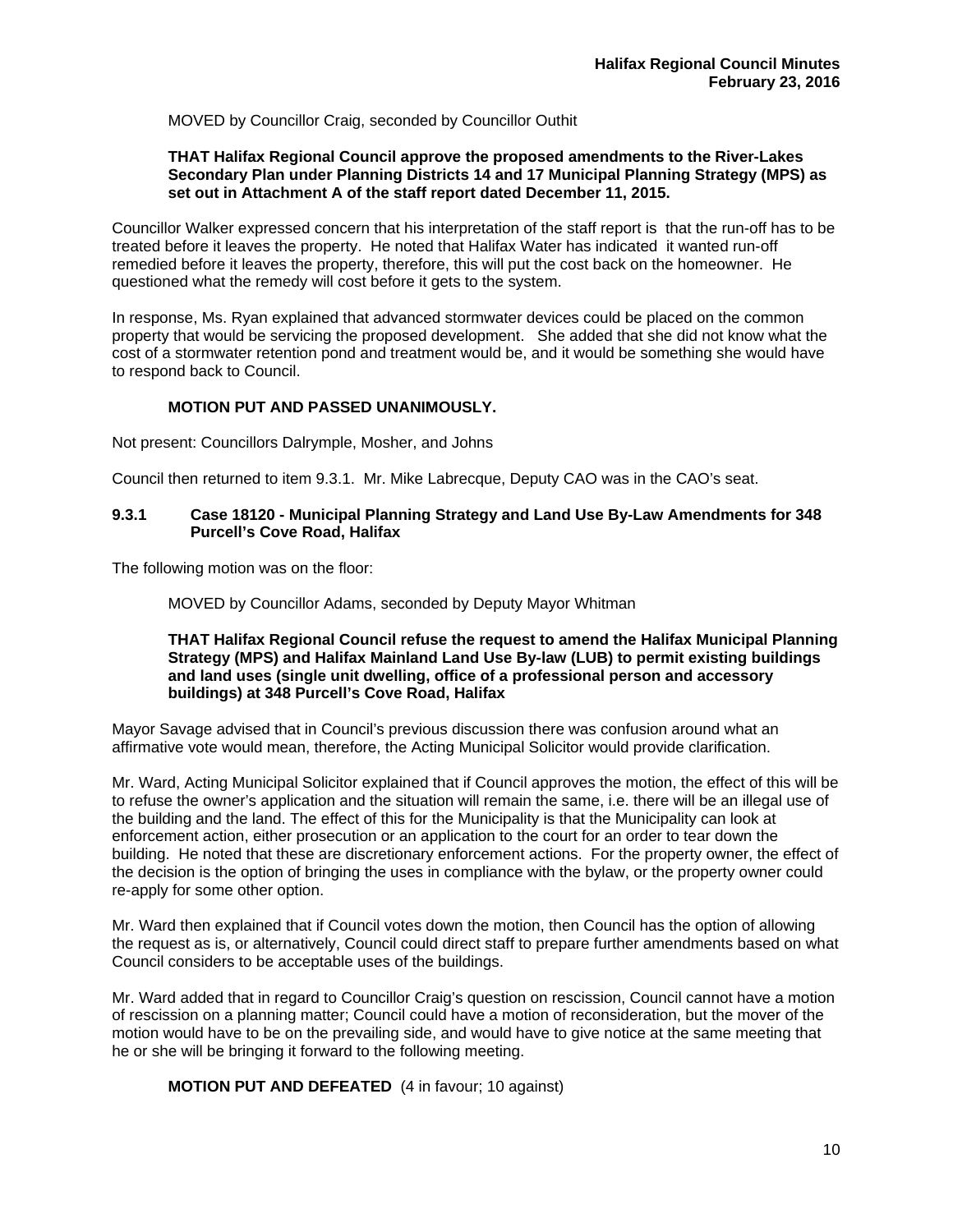In favour: Councillors: Nicoll, Mancini, Mason, and Watts.

Against: Mayor Savage; Deputy Mayor Whitman; and Councillors: Hendsbee, Karsten, McCluskey, Walker, Adams, Rankin, Craig, and Outhit

Not Present: Councillors: Dalrymple, Mosher, and Johns.

MOVED by Councillor Adams, seconded by Deputy Mayor Whitman

**That Halifax Regional Council refer this matter back to staff with direction to prepare amendments to the Halifax MPS and Halifax Mainland LUB to permit the existing buildings and land uses with the exception that the building containing the office use on Lot G-1 can only be used as an accessory building to the dwelling on lot G-2, municipally known as 348 Purcell's Cove Road, Halifax.** 

## **MOTION PUT AND PASSED. (10 in favour, 4 against)**

In favour: Mayor Savage; Deputy Mayor Whitman; and Councillors: Hendsbee, Karsten, McCluskey, Walker, Adams, Rankin, Craig, and Outhit.

Against: Councillors: Nicoll, Mancini, Mason, and Watts.

Not present: Councillors: Dalrymple, Mosher, and Johns

## **10. NOTICES OF TABLED MATTERS – NONE**

## **12. CORRESPONDENCE, PETITIONS & DELEGATIONS**

#### **12.1 Correspondence**

The Clerk noted that correspondence was received for items: 11.1, 9.2.1, 9.2.2, 14.2.1, 14.3.1, 14.4.1, and 14.4.2 This correspondence was circulated to Council.

## **12.2 Petitions - None**

## **12.3 Presentation**

## **12.3.1 Halifax Water 2016/17 Business Plan**

This item was dealt with earlier in the meeting. See page 11.

## **13. INFORMATION ITEMS BROUGHT FORWARD – NONE**

#### **14. REPORTS**

## **14.1 CHIEF ADMINISTRATIVE OFFICER**

## **14.1.1 Proposed Amendments to Administrative Order 29, Respecting HRM Civic Addressing Policies - Case CA0103 – Street Naming from August 1, 2015 to October 31, 2015**

The following was before Council:

A staff recommendation report dated February 1, 2016.

MOVED by Councillor Mason, seconded by Councillor Nicoll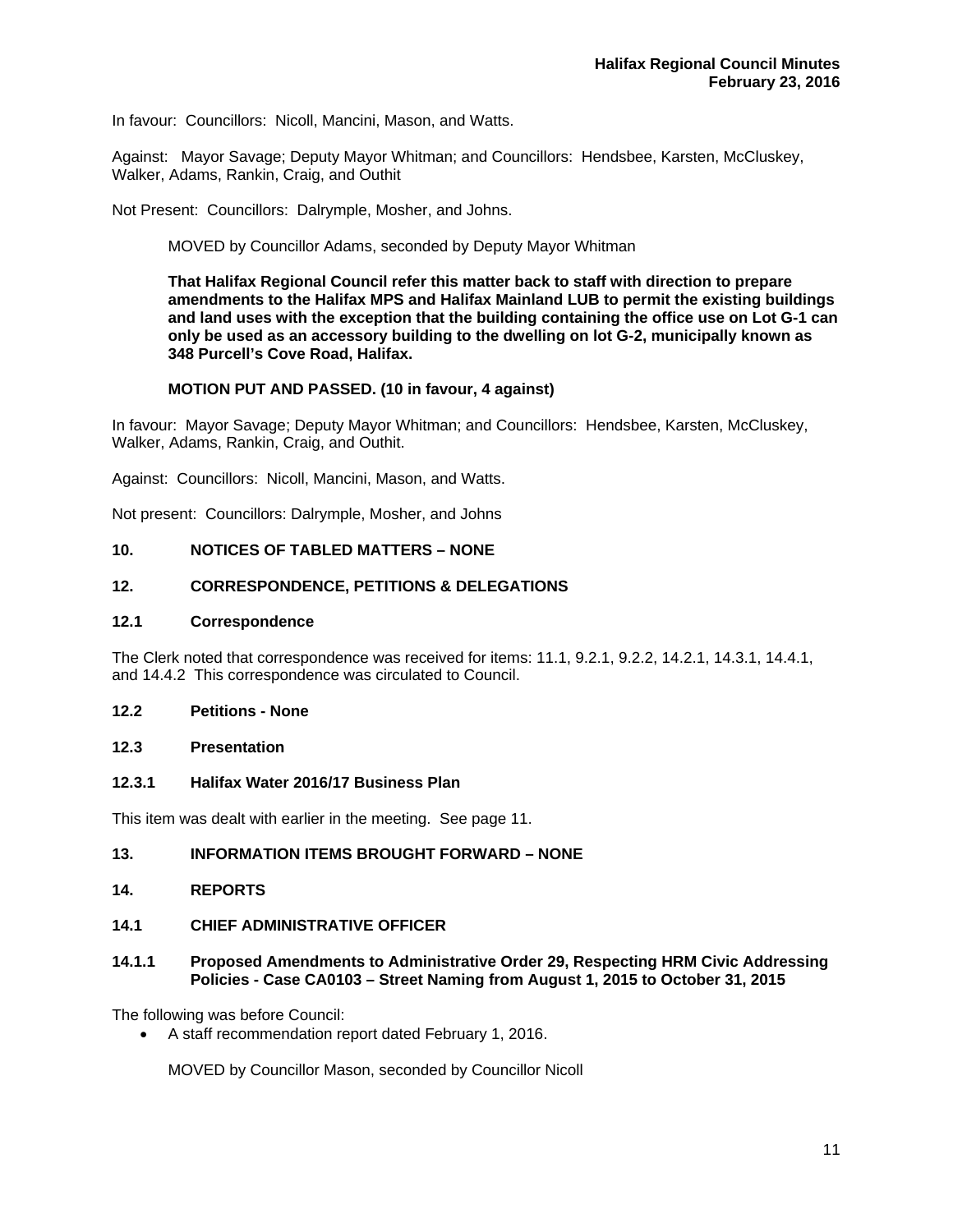**That Halifax Regional Council adopt the proposed amendments to Administrative Order 29, Respecting HRM Civic Addressing Policies as set out in Attachment A of the staff report dated February 1, 2016 in order to approve the naming of ten private lanes and seven public streets as identified in Attachment B of the staff report dated February 1, 2016.** 

# **MOTION PUT AND PASSED UNANIMOUSLY.**

Not present: Councillors Mosher and Johns

## **14.1.2 Proposed Administrative Order SC-80, Respecting closure of a portion of Robie Street, Halifax**

The following was before Council:

A staff recommendation report dated January 26, 2016.

MOVED by Councillor Watts, seconded by Councillor Mason

**That Halifax Regional Council:** 

- **1. Declare the portion of the Robie Street right-of-way in front of 2859 Robie Street, Halifax, shown as Parcel R1 in Attachment "A" of the staff report dated January 26, 2016, surplus to municipal requirements, and categorize Parcel R1, as 'Extraordinary', as per Administrative Order 50**
- **2. Approve Administrative Order SC-80 to close a portion of Robie Street that is in front of 2859 Robie Street, as shown as Parcel R-1, in Attachment "A" of the staff report dated January 26, 2016.**

Councillor Watts indicated that she wished to defer this matter until she can carry out public consultation. She pointed out that although the staff report stated the area Councillor had been advised as per Administrative Order 50, she had not been advised of the recommendation.

MOVED by Councillor Watts, seconded by Councillor Mason

**That this matter be deferred to March 22, 2016.** 

# **MOTION TO DEFER WAS PUT AND PASSED UNANIMOUSLY.**

Not present: Councillors Dalrymple, Mosher, and Johns.

# **14.1.3 HRM's Yearly Allocation to Community Monitoring Committee**

The following was before Council:

A staff recommendation report dated February 5, 2016.

MOVED by Councillor Rankin, seconded by Councillor Adams

# **That Halifax Regional Council provide the Community Monitoring Committee with an annual allocation of \$90,000.**

A brief discussion ensued with staff responding to questions. Concerns were expressed in regard to a lack of information on how the funds have been spent in the past, and that information on the Community Monitoring Committee (CMC) was difficult to find, such as meeting dates and minutes. Suggestions were put forward for: more transparency and accountability from the Committee; that Council needs more clarity around the Agreement with CMC; and that the CMC should provide an annual report to Council.

# M**OTION PUT AND PASSED. (11 in favour, 3 against)**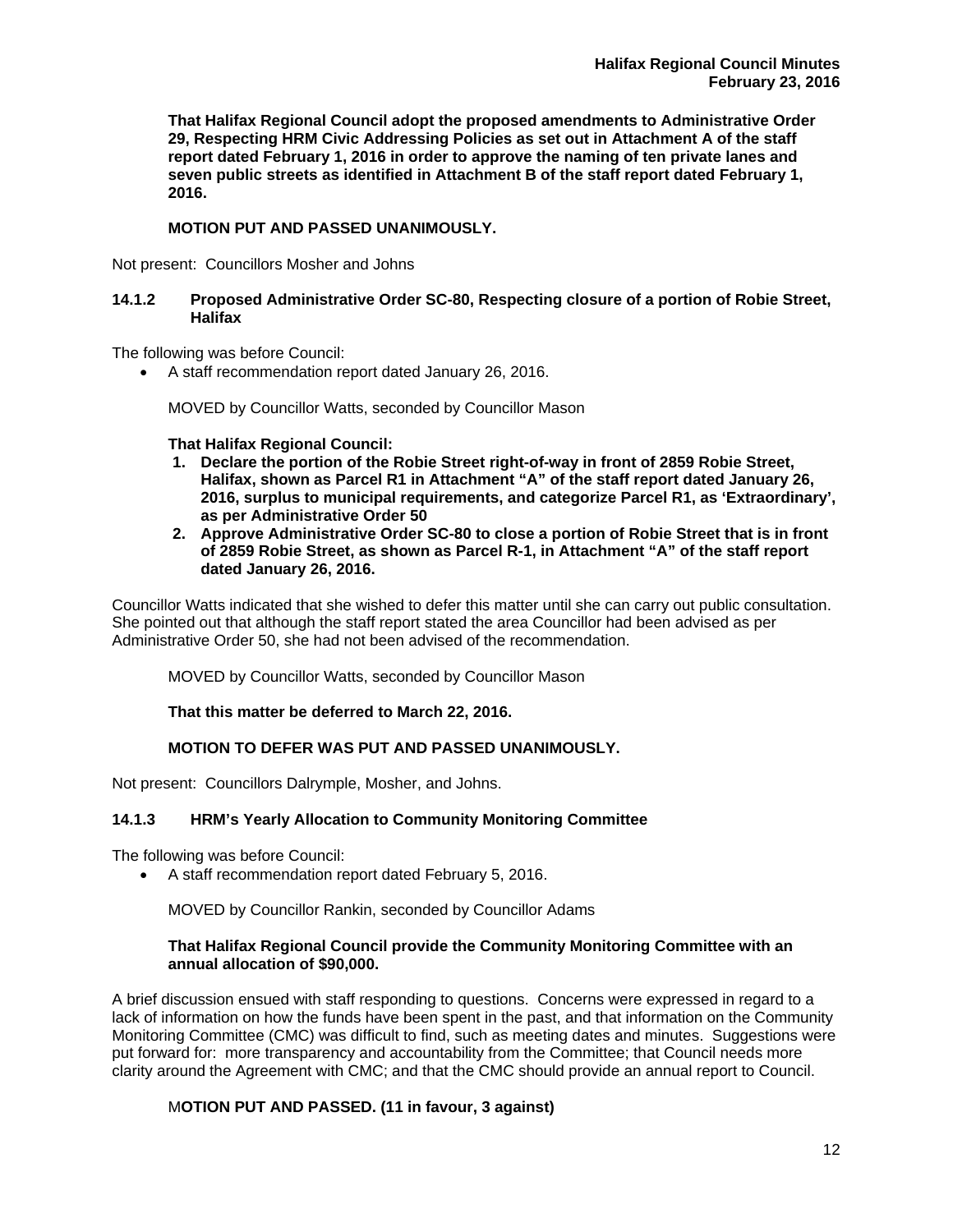In favour: Mayor Savage; Deputy Mayor Whitman; and Councillors: Hendsbee, Mancini, Mason, Watts, Walker, Adams, Rankin, Craig, and Outhit.

Against: Councillors: Karsten, Nicoll, and McCluskey.

Not present: Councillors: Dalrymple, Mosher, and Johns.

## **14.1.4 Leaf Collection Program**

This item was deferred to the next meeting of Council during the setting of the agenda.

## **14.1.5 Proposed Administrative Order SC-81, Respecting Closure of a Portion of Portland Street, Dartmouth**

The following was before Council:

A staff recommendation report dated January 29, 2016.

MOVED by Councillor McCluskey, seconded by Councillor Karsten

**That Halifax Regional Council:** 

- **1. Declare the portion of the Portland Street right of way in front of 520-530 Portland Street, Dartmouth, shown as Parcel PS-B in Attachment "A" of the staff report dated January 29, 2016, surplus to municipal requirements, and categorize Parcel PS-B, as 'Extraordinary', as per Administrative Order 50**
- **2. Approve Administrative Order SC-81 to close a portion of Portland Street, shown as Parcel PS-B, in Attachment "A" of the staff report dated January 29, 2016.**

## **MOTION PUT AND PASSED UNANIMOUSLY.**

Not present: Deputy Mayor Whitman; and Councillors: Dalrymple, Mosher, and Johns

## **14.1.6 Case 20224 – Amendments to the Sackville Municipal Planning Strategy and Sackville Drive Secondary Planning Strategy, 900 & 902 Sackville Drive, Sackville**

The following was before Council:

A staff recommendation report dated February 1, 2016.

MOVED by Councillor Craig, seconded by Councillor Outhit

**That Halifax Regional Council direct staff to:** 

- **1. Initiate the process to consider amending the Sackville Municipal Planning Strategy (MPS) and Sackville Drive Secondary Planning Strategy to enable Kent Building Supplies to expand onto land located at 900/902 Sackville Drive; and**
- **2. Follow the public participation program for municipal planning strategy amendments that was adopted by Regional Council on February 27, 1997.**

## **MOTION PUT AND PASSED UNANIMOUSLY.**

Not present: Deputy Mayor Whitman; and Councillors: Dalrymple, Mosher, and Johns.

# **14.1.7 Funding Request - Lake District Recreation Association (LRDA)**

The following was before Council:

A staff recommendation report dated February 11, 2016.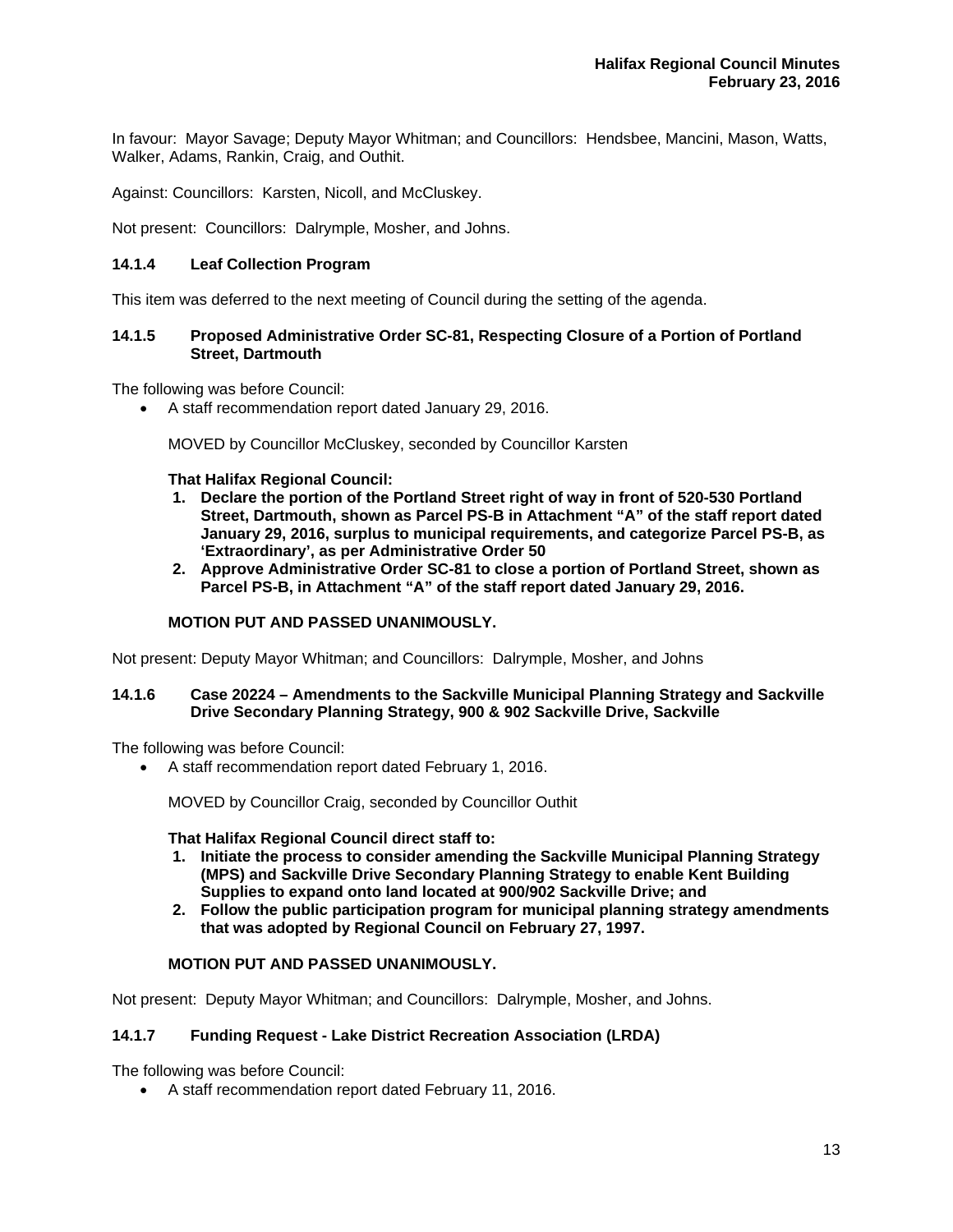MOVED by Councillor Craig, seconded by Councillor Outhit

**That Halifax Regional Council:** 

- **1. Approve entering into a one-year agreement with the option to extend for two additional years with the Lake District Recreation Association with annual funding of \$50,000, subject to consideration through HRM's annual budget approval process; and**
- **2. Direct the Acting Chief Administrative Officer, or his delegate, to negotiate and execute a contribution agreement on behalf of the Municipality with the Lake District Recreation Association that, in the opinion of the Acting Chief Administrative Officer or his delegate, achieves the outcomes of the Municipality as identified in the staff report dated February 11, 2016.**

# **MOTION PUT AND PASSED UNANIMOUSLY.**

Not present: Councillors Dalrymple, Mosher, and Johns.

# **14.2 AUDIT AND FINANCE STANDING COMMITTEE**

# **14.2.1 Integrated Mobility Plan**

The following was before Council:

- A recommendation report dated February 16, 2016 from the Vice Chair of the Audit and Finance Standing Committee; attached was a recommendation report dated January 22, 2016 from the Chair of the Transportation Standing Committee and a staff recommendation report dated January 5, 2016.
- Correspondence was submitted from Ryan MacLeod, Halifax Partnership; Sean Gillis, Ashley Morton and Anthony Rosborough on behalf of 'It's More than Buses'; Paul MacKinnon, Downtown Business Commission

MOVED by Councillor Karsten, seconded by Councillor Outhit

**THAT Halifax Regional Council approve an increase to the 2015/16 operating budget, to reflect the approval to undertake the Integrated Mobility Plan, as directed by Council, with funding from the Strategic Studies Reserve, Q330, as described in the Financial Implications section of the staff report dated January 5, 2016.** 

## **MOTION PUT AND PASSED UNANIMOUSLY.**

Not present: Councillors Dalrymple, Mosher, and Johns.

## **14.2.2 Tax Relief for Non-Profit Organizations – Proposed Renewal of Tax Relief for Leases Removed from Administrative Order Schedules**

The following was before Council:

 A recommendation report dated February 16, 2016 from the Vice Chair of the Audit and Finance Standing Committee; attached was a staff recommendation report dated January 27, 2016.

MOVED by Councillor Walker, seconded by Councillor Mason

**That Halifax Regional Council approve a grant for the nine (9) organizations/ten (10) properties listed in Attachment 1 of the staff report dated January 27, 2016 for fiscal year 2015-16, effective April 1, 2015, unless stated otherwise, at an estimated combined cost of \$129,766 from Account M311-8006.** 

**MOTION PUT AND PASSED UNANIMOUSLY.**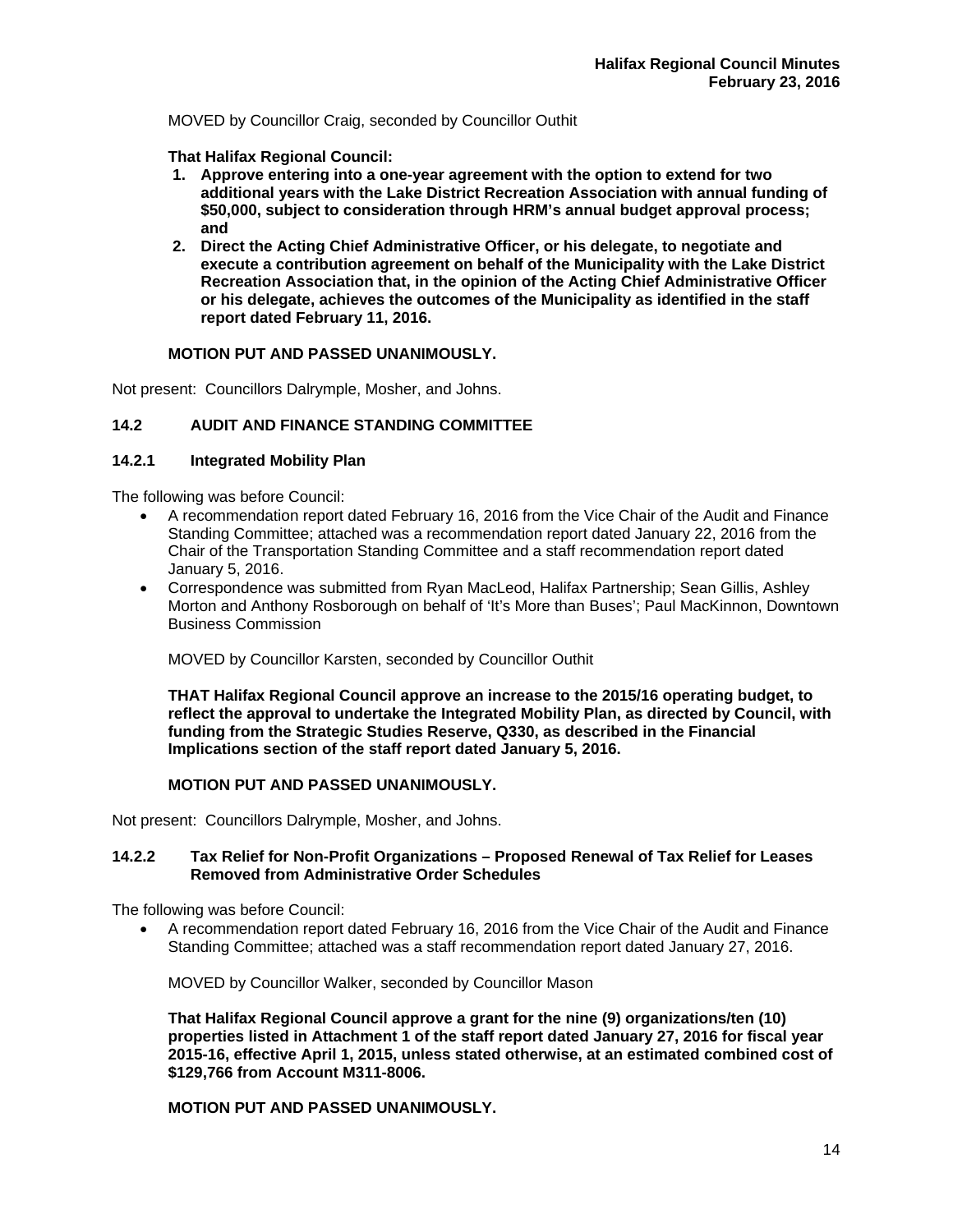Not present: Councillors Dalrymple, Mosher, and Johns.

# **14.2.3 Budget Increase CBU01004 Former CA Beckett School Soil Remediation**

The following was before Council:

 A recommendation report dated February 16, 2016 from the Vice Chair of the Audit and Finance Standing Committee; attached was a staff recommendation report dated January 11, 2016.

MOVED by Councillor McCluskey, seconded by Councillor Karsten

# **THAT Halifax Regional Council:**

- **1. Increase Project No. CBU0I004 Former CA Beckett School Soil Remediation by \$135,000.00 (net HST included) with cost sharing \$121,500.00 from Halifax Regional School Board (HRSB) and \$13,500.00 from CAPPOOL as outlined in the Financial Implications section of the staff report dated January 11, 2016.**
- **2. Increase PO No. 2070720498 to Vector Demolition, by \$130,000.00 (net HST included) with cost sharing \$117,000.00 from Halifax Regional School Board (HRSB) and \$13,000.00 (10%, net HST included) HRM's cost-shared portion.**

# **MOTION PUT AND PASSED UNANIMOUSLY.**

Not present: Councillors Dalrymple, Mosher, and Johns.

# **14.3 ENVIRONMENT AND SUSTAINABILITY STANDING COMMITTEE**

## **14.3.1 Organics Processing and Management**

The following was before Council:

- A recommendation report dated February 4, 2016 submitted from the Chair of the Environment and Sustainability Standing Committee; attached was a staff report dated January 6, 2016
- Correspondence dated February 11, 2016 submitted from Doug Hickman on behalf of Ecology Action Centre.
- A staff presentation

MOVED by Councillor Watts, seconded by Councillor Nicoll

**THAT Halifax Regional Council direct staff to initiate the process to identify a service provider for organics management and processing as per the scope of work and requirements included as Attachment A to the staff report dated January 6, 2016 and to return to Halifax Regional Council to award the organics management and processing contract.** 

 Councillor Karsten put forward the following amendment to the motion. Councillor Watts indicated that she deemed it a friendly amendment:

## **That the motion be amended to insert after "January 6, 2016, the following:**

## *"and that Halifax Regional Council further direct staff to:*

- *1. Consult with stakeholders to receive input in the development of the Request for Qualification and the Request for Proposal;*
- *2. Return to Council with a recommended RFQ for input and approval prior to its*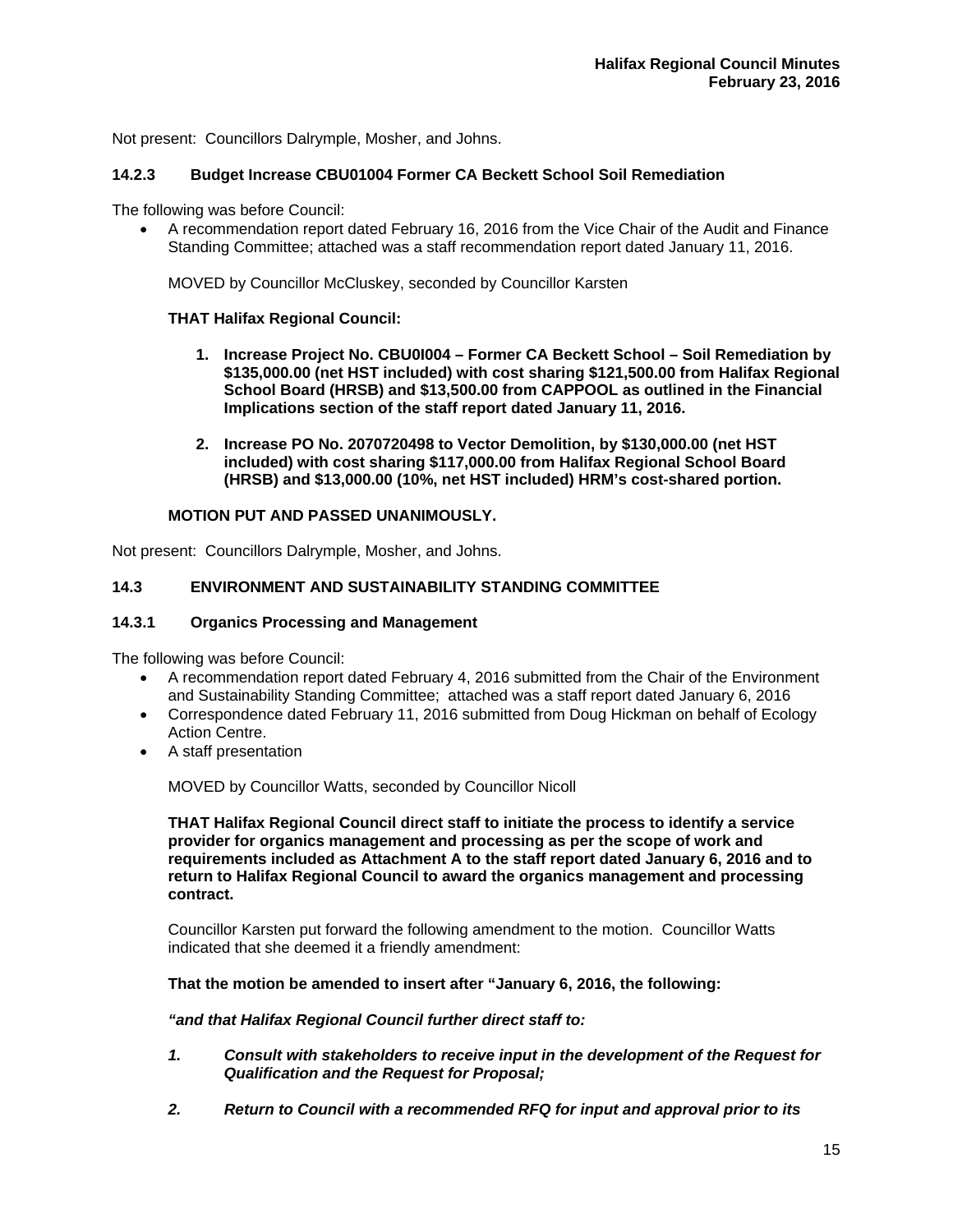*issuance along with consultation feedback;* 

*3. Return to Council with an update on the RFQ and a recommended RFP for input and approval prior to its issuance"* 

**The amended motion now reads:** 

**Halifax Regional Council direct staff to initiate the process to identify a service provider for organics management and processing as per the scope of work and requirements included as Attachment A to the report dated January 6, 2016 and that Halifax Regional Council further direct staff to:** 

- **1. Consult with stakeholders to receive input in the development of the Request for Qualification and the Request for Proposal;**
- **2. Return to Council with a recommended RFQ for input and approval prior to its issuance along with consultation feedback;**
- **3. Return to Council with an update on the RFQ and a recommended RFP for input and approval prior to its issuance; and**
- **4. Return to Halifax Regional Council to award the organics management and processing contract.**

## **MOTION PUT AND PASSED UNANIMOUSLY.**

Not present: Councillors Dalrymple, Mosher, and Johns.

## **14.4 HARBOUR-EAST MARINE DRIVE COMMUNITY COUNCIL**

## **14.4.1 Disbursement of Funds from the Musquodoboit Harbour Common Area Rate, cost centre C160**

The following was before Council:

- A recommendation report dated February 8, 2016 from the Chair of Harbour East-Marine Drive Community Council
- Correspondence from Tristan Cleveland on behalf of *Our HRM Alliance.*

MOVED by Councillor Hendsbee, seconded by Councillor McCluskey

**That Halifax Regional Council approve \$10,000 payable to the Musquodoboit Harbour and Area Chamber of Commerce and Civic Affairs (MHACCCA) as partial funding for completion of a Master Conceptual Plan by Ekistics Plan and Design for the Eastern Shore West Municipal Planning Area with funding to be provided from the Musquodoboit Harbour Common Area Rate, cost centre C160.** 

## **MOTION PUT AND PASSED UNANIMOUSLY.**

Not present: Councillors Dalrymple, Mosher, and Johns.

## **14.4.2 Request for Staff Report Regarding the Removal of the Halifax Logo from all Signage in the Harbour East-Marine Drive Communities**

The following was before Council:

 A recommendation information report dated February 8, 2016 from the Chair of Harbour East-Marine Drive Community Council.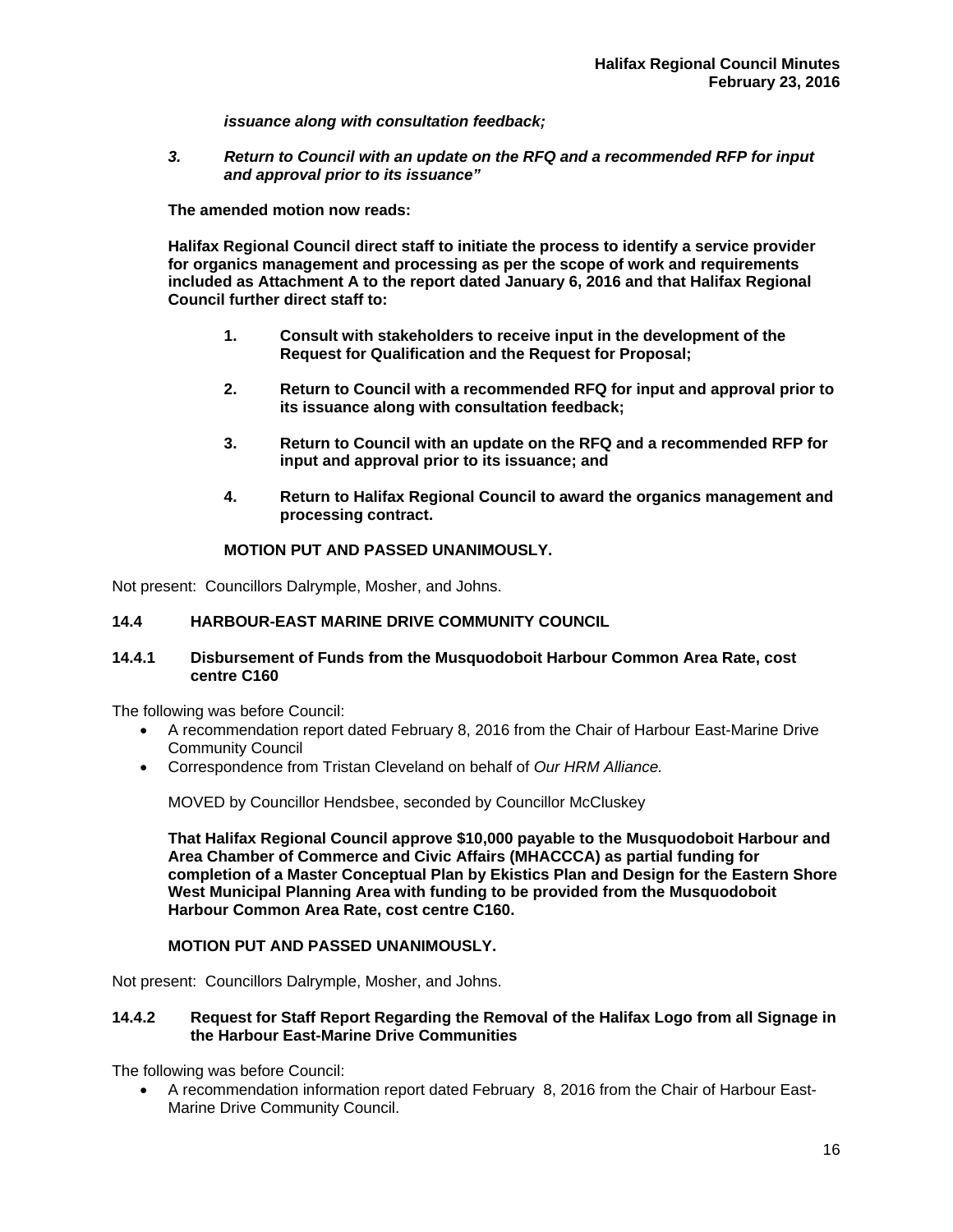Correspondence dated February 22, 2016 from Bryn Jones-Vaillancourt

MOVED by Councillor McCluskey, seconded by Councillor Karsten

## **That Regional Council request a staff report regarding the removal of the Halifax logo and brand from all community signs, landmarks and flagpoles in the Harbour East Marine Drive Communities.**

Councillor McCluskey addressed her motion advising that the residents of Dartmouth feel they are losing their identity and that in a recent survey, it showed that 64% were in favour of removing the Halifax logo and brand from their community.

A discussion ensued with concerns expressed about the cost implications of removing and replacing signs, and of the need for recognition of the brand and consistency in branding. With a number of Councillors indicating they could not support the motion on the floor, an amendment was put forward.

MOVED by Councillor McCluskey, seconded by Councillor Mancini

## **That the motion be amended to read as follows:**

 **Regional Council request staff report regarding the** *application* **of the Halifax logo and brand on all community signs, landmarks and flagpoles in the Harbour East Marine Drive Communities.** 

# **THE AMENDMENT WAS PUT AND PASSED UNANIMOUSLY.**

Not Present: Councillors: Dalrymple, Mosher, and Johns.

# **THE MOTION AS AMENDED WAS PUT AND PASSED UNANIMOUSLY.**

Not Present: Councillors: Dalrymple, Mosher, and Johns.

## **14.5 GRANTS COMMITTEE**

## **14.5.1 Proposed Amendments to Administrative Order 2014-001-ADM Respecting Tax Relief to Non-Profit Organizations – New Applications, Renewals, and Proposed Amendments for 2015-16 Fiscal Year**

The following was before Council:

 A recommendation report dated February 9, 2016 from the Chair of the Grants Committee; attached was a staff recommendation report dated January 21, 2016.

MOVED by Councillor Walker, seconded by Deputy Mayor Whitman

**That Halifax Regional Council repeal and replace Schedules 26, 27, 28, 29 and 30 of Administrative Order 2014-001-ADM Respecting Tax Relief to Non-Profit Organizations as set out in Attachment 2, 3, 4, 5, 6, and 7 of the supplementary staff report dated January 21, 2016 at a combined total cost of \$3,308,002 from Account M311-8006.** 

## **MOTION PUT AND PASSED UNANIMOUSLY.**

Not present: Councillors: Dalrymple, Mosher, Rankin, and Johns.

## **14.5.2 Halifax Explosion Recommended Grants**

The following was before Council: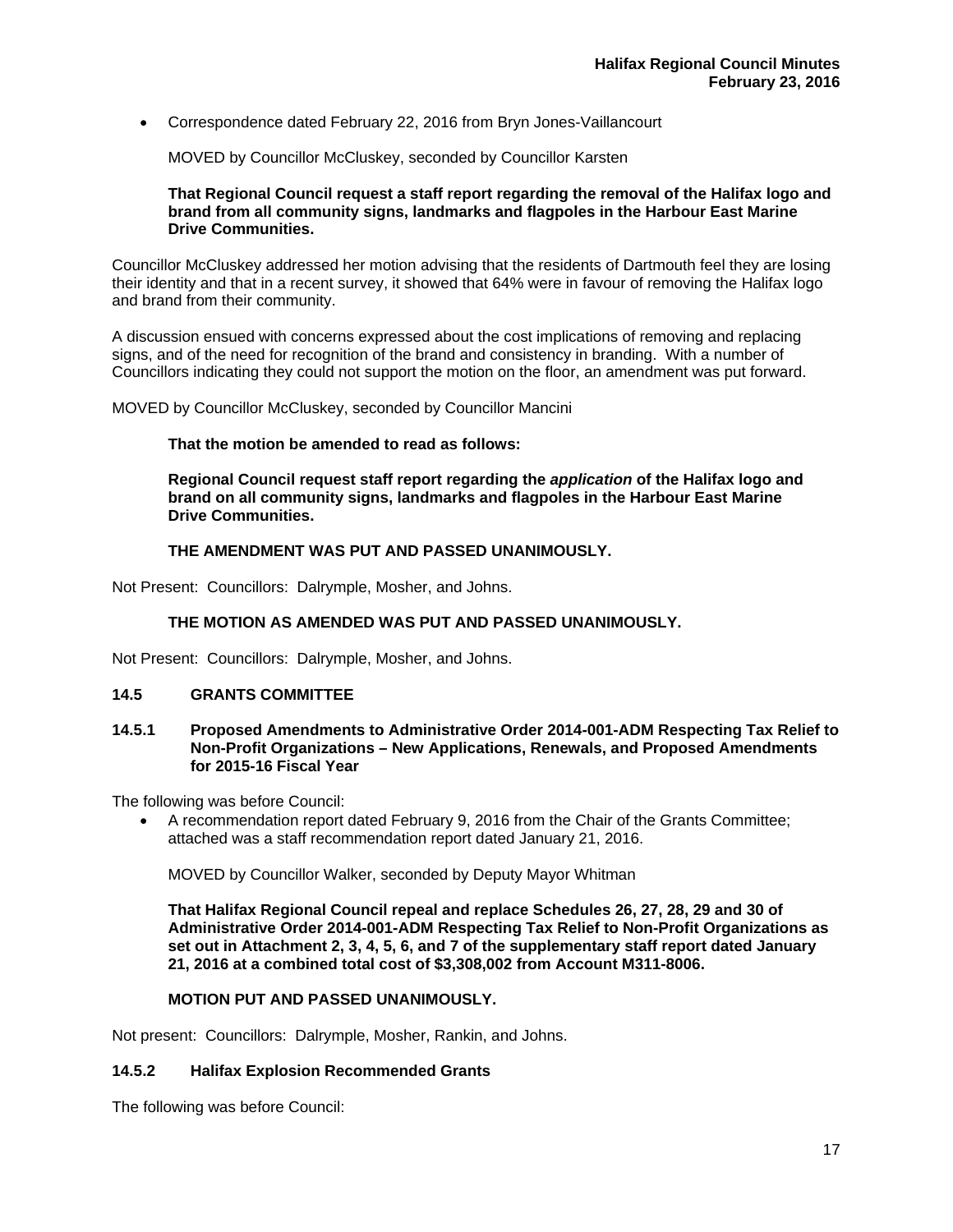A recommendation report dated February 9, 2016 from the Chair of the Grants Committee; attached was a staff recommendation report dated January 19, 2016.

MOVED by Councillor Watts, seconded by Councillor Walker

## **THAT Halifax Regional Council approve:**

 **Ten (10) awards as detailed in the Discussion section of the staff report dated January 19, 2016 (Attachment 1) for a combined total of \$90,760 from Account M311-8004 Community Grants Program; and** 

 **Transfer of \$47,647 from M311-8004 to the Operation Surplus Reserve Q328.** 

# **MOTION PUT AND PASSED UNANIMOUSLY.**

Not present: Councillors: Dalrymple, Mosher, Rankin, and Johns.

## **15. MOTIONS- NONE**

Council dealt with item 17.1 at this time.

## **17. ADDED ITEMS**

## **17.1 Ratification of Motion from Committee of the Whole – Proposed Administrative Order 2015-004-OP Respecting Traffic Calming**

MOVED by Councillor Walker, seconded by Councillor Outhit

**That Halifax Regional Council approve Administrative Order #2015-004-OP, the Traffic Calming Administrative Order, as outlined in Attachment A of the Transportation Standing Committee report dated October 2, 2015 with the following amendments:** 

**That section 31 is amended to replace the reference to "section 29" with a reference to "section 30" so it reads: "If traffic calming measures are removed from a street in accordance with section 30, subsequent traffic calming requests shall not be considered…" and** 

**That section 3 (e) be amended to remove the words (includes major school bus route)** 

## **MOTION PUT AND PASSED UNANIMOUSLY.**

Not present: Councillors: Dalrymple, Mosher, Rankin, and Johns.

## **16. IN CAMERA (IN PRIVATE)**

**16.1 Property Matter** 

## **16.1.1 Property Acquisition – 145 Main Street Dartmouth – Private and Confidential Report**

The following was before Council:

A Private and Confidential staff recommendation report dated February 16, 2016.

MOVED by Councillor Karsten, seconded by Councillor Nicoll

## **That Halifax Regional Council:**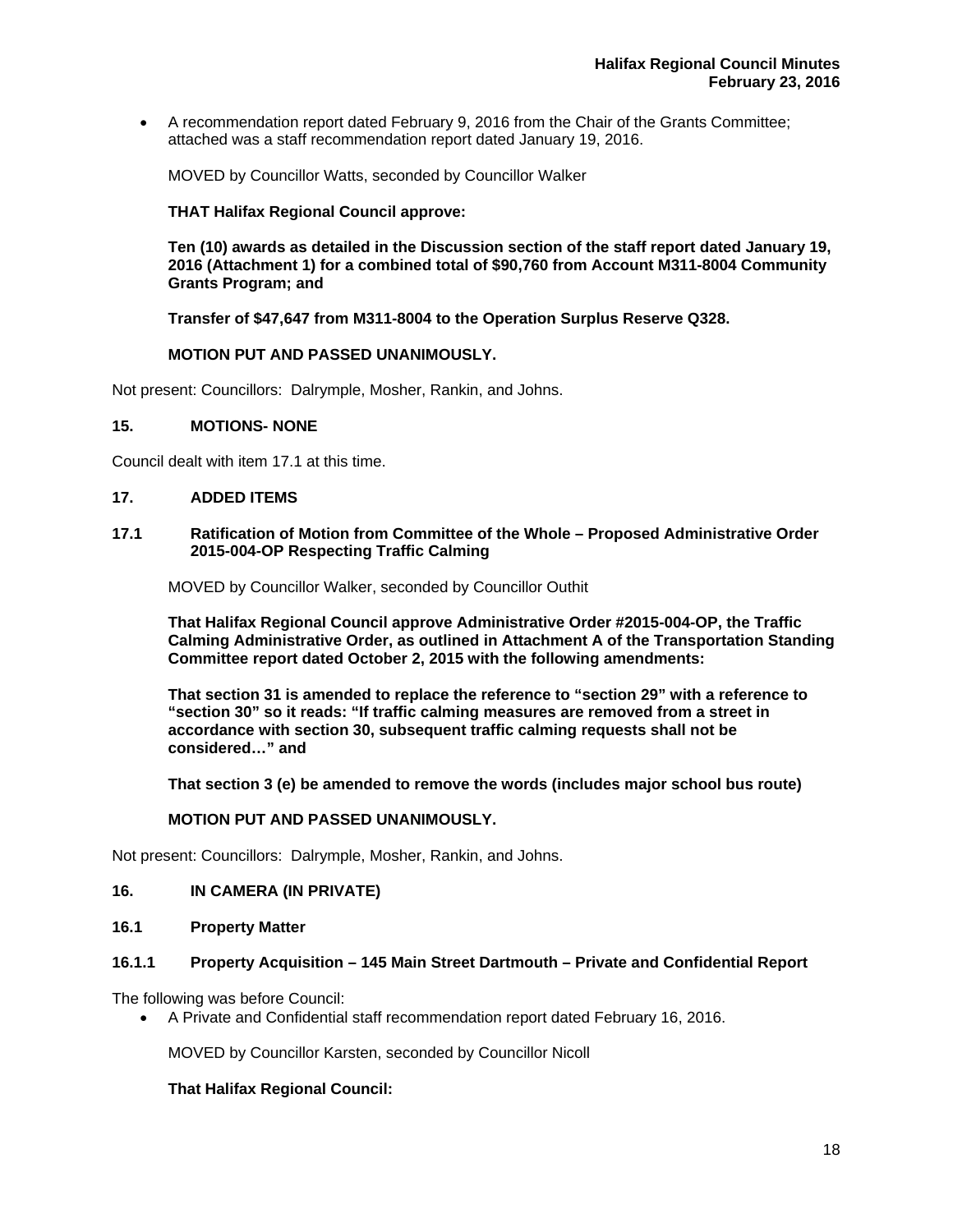- **1. Approve an increase to Capital Project CTU00897, Road Corridor Land Acquisition for the purchase of land to be funded from the Sale of Capital Assets Reserve (Sale of Land) Q101, as detailed in the Financial Implications of the January 6, 2016 private and confidential staff report and Table 3;**
- **2. Authorize the Mayor and Municipal Clerk to execute an Agreement of Purchase for 145 Main Street, PID 191668, located in Dartmouth for future right-of-way requirements, as per the terms and conditions outlined in the private and confidential staff report dated January 6, 2016, Table 1, and the financial implications section of the private and confidential staff report dated January 6, 2016; and**
- **3. Authorize staff to proceed with Alternative No. 4, as shown in Table 2 of the private and confidential staff report dated January 6, 2016, following conveyance of 145 Main Street, Dartmouth; and**
- **4. It is further recommended that this report not be released to the public until the transaction has closed.**

Without a vote being taken on the motion it was:

MOVED by Councillor Watts, seconded by Councillor Mason

## **That Council convene In Camera.**

## **MOTION PUT AND PASSED.**

At 9:09 p.m. Council recessed to convene In Camera.

At 9:27 p.m. Council reconvened. The following motion in regard to item 16.1.1 was on the floor:

MOVED by Councillor Karsten, seconded by Councillor Nicoll

## **That Halifax Regional Council:**

- **1. Approve an increase to Capital Project CTU00897, Road Corridor Land Acquisition for the purchase of land to be funded from the Sale of Capital Assets Reserve (Sale of Land) Q101, as detailed in the Financial Implications of the January 6, 2016 private and confidential staff report and Table 3;**
- **2. Authorize the Mayor and Municipal Clerk to execute an Agreement of Purchase for 145 Main Street, PID 191668, located in Dartmouth for future right-of-way requirements, as per the terms and conditions outlined in the private and confidential staff report dated January 6, 2016, Table 1, and the financial implications section of the private and confidential staff report dated January 6, 2016; and**
- **3. Authorize staff to proceed with Alternative No. 4, as shown in Table 2 of the private and confidential staff report dated January 6, 2016, following conveyance of 145 Main Street, Dartmouth; and**
- **4. It is further recommended that this report not be released to the public until the transaction has closed.**

**MOTION PUT AND PASSED UNANIMOUSLY.**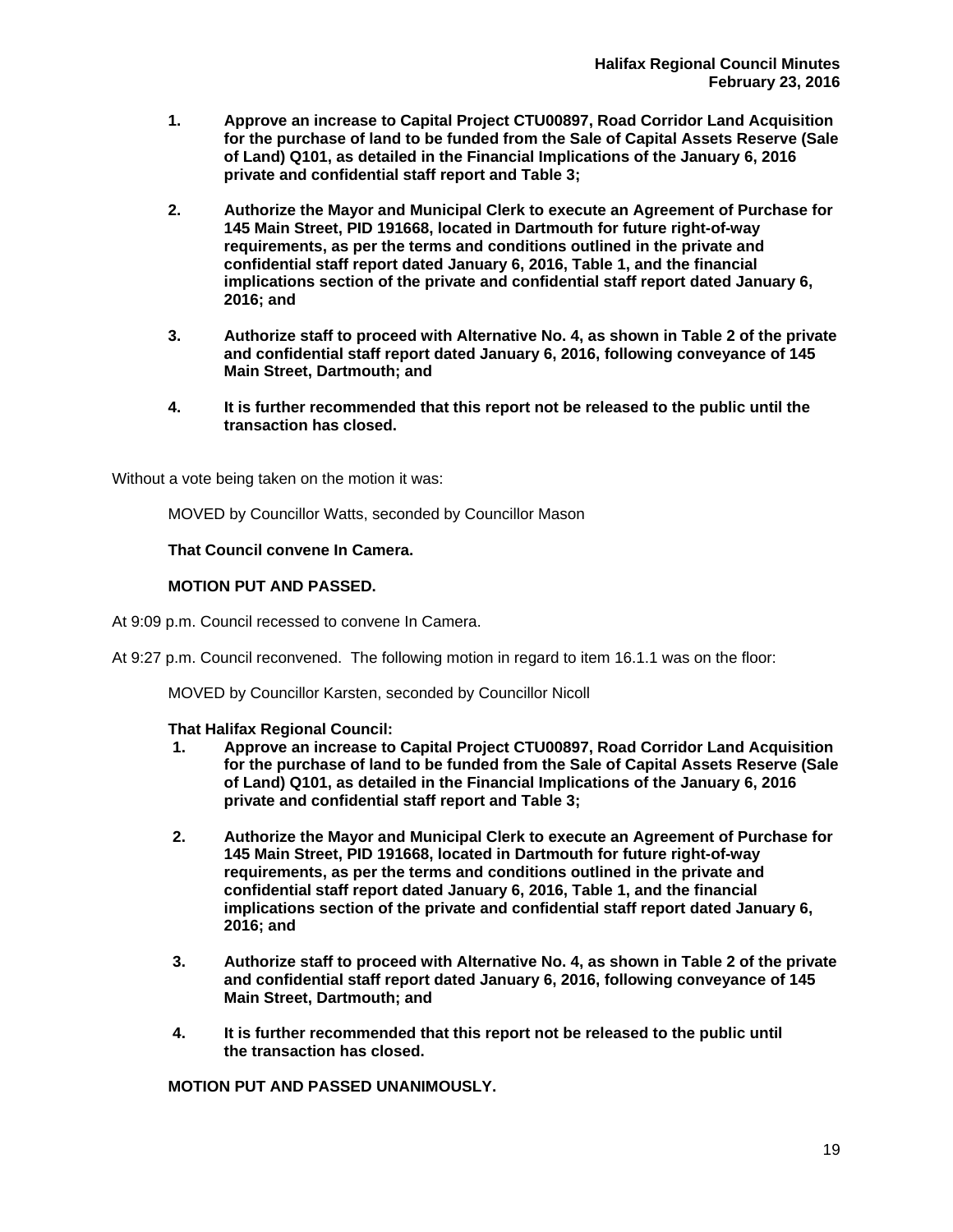Not Present: Councillors: Dalrymple, Mosher, Rankin, and Johns.

# **16.1.2 Property Acquisition – Bedford Highway, Halifax, NS – Private and Confidential Report**

This matter was dealt with in camera.

MOVED by Councillor Outhit, seconded by Councillor Walker

## **That Halifax Regional Council:**

- **1. Authorize the Mayor and Municipal Clerk to enter into an Agreement of Purchase and Sale, as per the terms and conditions outlined in the private and confidential staff report dated January 28, 2016 and Table 1;**
- **2. Authorize Planning and Development staff to initiate the process of rezoning the property from its existing zoning classifications described within the private and confidential staff report dated January 28, 2016 to Institutional (SI) Zone under the Bedford Land Use By-Law following the acquisition;**
- **3. Authorize staff to proceed with the demolition of the existing building following the acquisition; and**
- **4. It is further recommended that the private and confidential report dated January 28, 2016 not be released to the public until the transaction has closed.**

# **MOTION PUT AND PASSED UNANIMOUSLY.**

Not Present: Councillors: Dalrymple, Mosher, Rankin, and Johns.

## **16.2.1 2016 Volunteer Award Recipients – Private and Confidential Report**

The following was before Council:

- A Private and Confidential recommendation report dated February 22, 2016 from the Chair of the Executive Standing Committee; attached was a Private and Confidential staff recommendation report dated February 4, 2016.
- An In Camera Handout dated February 23, 2016.

MOVED by Councillor Hendsbee, seconded by Councillor McCluskey

## **That Halifax Regional Council:**

- **1. Approve the individual Adult and Youth award recipients; including ten volunteers to attend the Provincial Volunteer Awards and Halifax Regional Municipality's (HRM) 2016 Volunteer of the Year Awards (Attachment 1 of the private and confidential report dated February 4, 2016) with the following amendment: 'That the additional award recipient be added to the Halifax Regional Municipality's (HRM) 2016 Volunteer of the Year Awards as outlined in the private and confidential handout dated February 23, 2016.'**
- **2. Approve Community Group award recipients in two categories in Attachment 2 of The private and confidential report dated February 4, 2016; and**
- **3. Not release the private and confidential report dated February 4, 2016 to the public Until the 2016 Halifax Regional Municipality's (HRM) Volunteer Awards Ceremony on April 13, 2016 with the following amendment:**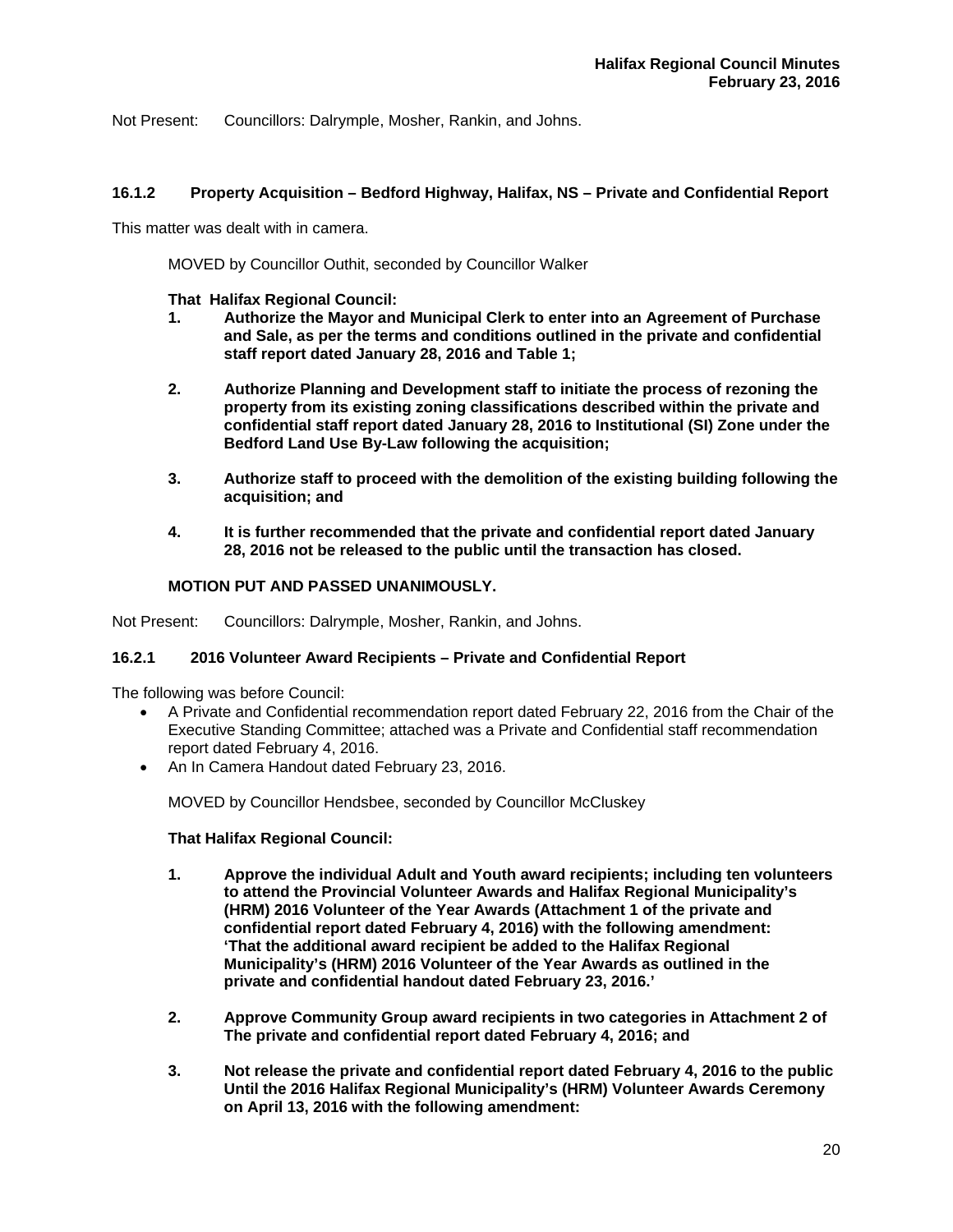## **4. And that the private and confidential handout dated February 23, 2016 also not be released to the public until the 2016 HRM Volunteer Awards Ceremony on April 13, 2016.**

# **MOTION PUT AND PASSED UNANIMOUSLY.**

Not Present: Councillors: Dalrymple, Mosher, Rankin, and Johns.

## **18. NOTICES OF MOTION**

# **18.1 Councillor Craig**

"TAKE NOTICE that, at the next meeting of Halifax Regional Council to be held on March 8, 2016 I propose to move First Reading of proposed By-law B-701, which will amend By-law B-700 Respecting the Regulation of Business Improvement Districts (BID) the purpose of which is to amend the notice provisions to increase the likelihood that commercial tenants are aware of their right to vote, and can exercise that right to vote, in relation to a BID plebiscite."

# **18.2 Councillor Hendsbee**

"TAKE NOTICE that, at the next meeting of Halifax Regional Council to be held on March 8, 2016, I propose to move amendments to Administrative Order 29, Respecting Civic Addressing Policies, the purpose of which is to approve the naming of four private lanes, four public streets and the renaming of two public streets."

# **18.3 Councillor Adams**

"TAKE NOTICE that, at the next meeting of Halifax Regional Council to be held on March 8, 2016, I propose to move amendments to Administrative Order 20, Respecting Fees for Cemetery Services, the purpose of which is to adopt amendments to the rates."

# **18.4 Councillor Watts**

"TAKE NOTICE that, at the next regular scheduled meeting of the Halifax Regional Council I will move the following motion:

 "To request an information report respecting the Municipality's ability to provide tax relief for property, or some portion thereof, leased by a registered non-profit organization or registered Canadian charity in the private sector with the implications in regard to:

- (i) The Municipality's legislative authority
- (ii) The policy rationale for tax relief
- (iii) The capacity of the Municipality to administer the tax relief
- (iv) The Municipality's financial capacity and any indirect impact on other taxpayers including non-profit organizations"

## **18.5 Councillor Karsten**

"TAKE NOTICE that, at the next regular Regional Council meeting, to be held on March 8, 2016, I propose to introduce a Policy pursuant to Section 325 of the Halifax Municipality Charter, Administrative Order SC-82, the purpose of which is to close a portion of Irving Street right of way west of Portland Street, Dartmouth and hold a public hearing to consider adopting the proposed Administrative Order SC-82."